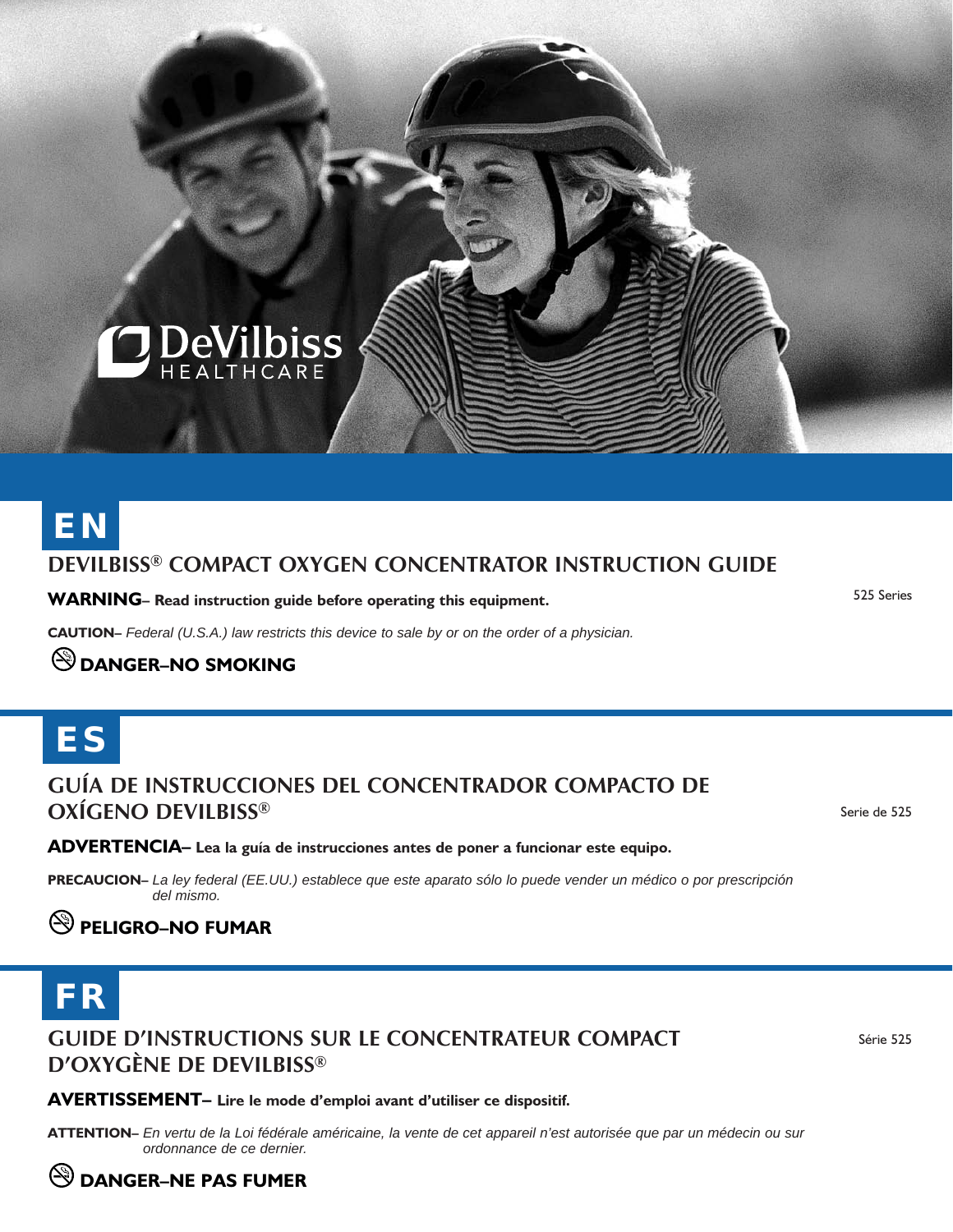

# **TABLE OF CONTENTS**

## **TABLE OF CONTENTS**

| $\label{prop:main} \textbf{Troubleshoothing} \textcolor{red}{\textbf{}} \textcolor{red}{\textbf{}} \textcolor{red}{\textbf{}} \textcolor{red}{\textbf{}} \textcolor{red}{\textbf{}} \textcolor{red}{\textbf{}} \textcolor{red}{\textbf{}} \textcolor{red}{\textbf{}} \textcolor{red}{\textbf{}} \textcolor{red}{\textbf{}} \textcolor{red}{\textbf{}} \textcolor{red}{\textbf{}} \textcolor{red}{\textbf{}} \textcolor{red}{\textbf{}} \textcolor{red}{\textbf{}} \textcolor{red}{\textbf{}} \textcolor{red}{\textbf{$ |  |
|------------------------------------------------------------------------------------------------------------------------------------------------------------------------------------------------------------------------------------------------------------------------------------------------------------------------------------------------------------------------------------------------------------------------------------------------------------------------------------------------------------------------|--|
|                                                                                                                                                                                                                                                                                                                                                                                                                                                                                                                        |  |

**CAUTION-** Federal (U.S.A.) law restricts this device to sale by or on the order of a physician.

INDICATIONS FOR USE- The DeVilbiss Oxygen Concentrator is intended for use as an oxygen concentrator to provide supplemental low flow oxygen therapy in the home, nursing homes, patient care facilities, etc.

## **A WARNING**

Under certain circumstances, oxygen therapy can be hazardous. Seeking medical advice before using an oxygen concentrator is advisable.

#### **Physician Information**

| Telephone:                                      |                                                                                  |                                                                                                    |                    |
|-------------------------------------------------|----------------------------------------------------------------------------------|----------------------------------------------------------------------------------------------------|--------------------|
| Address:                                        |                                                                                  |                                                                                                    | <b>Increase</b>    |
| <b>Prescription Information</b>                 |                                                                                  |                                                                                                    |                    |
|                                                 |                                                                                  |                                                                                                    |                    |
| Oxygen liters per minute                        |                                                                                  |                                                                                                    |                    |
| Oxygen use per day                              |                                                                                  |                                                                                                    | $5 - -5$           |
|                                                 |                                                                                  |                                                                                                    |                    |
|                                                 | DeVilbiss 5-Liter Oxygen Concentrator w/OSD Serial Number: _____________________ |                                                                                                    |                    |
| <b>DeVilbiss Equipment Provider Information</b> |                                                                                  |                                                                                                    |                    |
|                                                 |                                                                                  |                                                                                                    |                    |
| the DeVilbiss Oxygen Concentrator.              |                                                                                  | This instruction guide was reviewed with me and I have been instructed on the safe use and care of | LPM O <sub>2</sub> |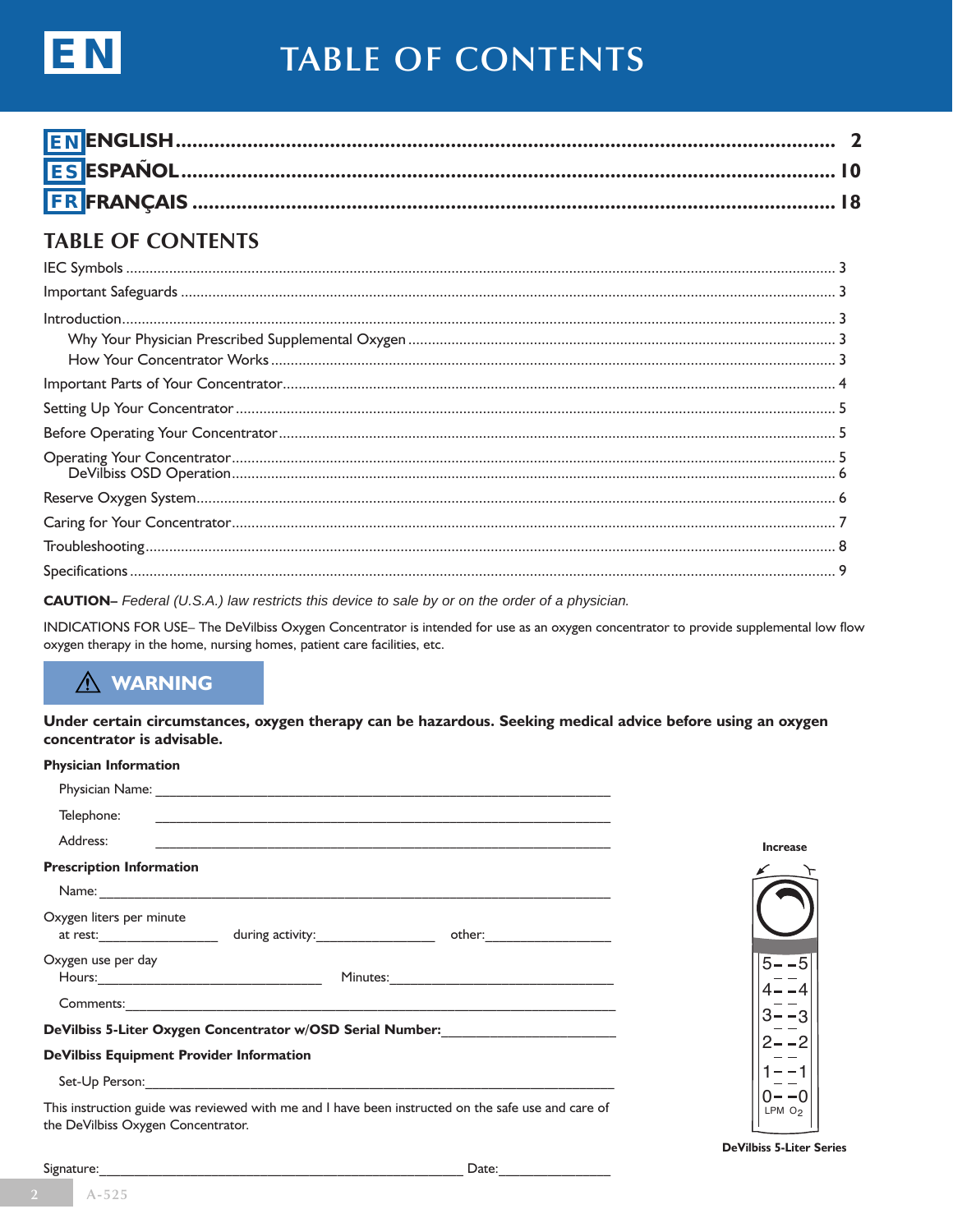#### **IEC Symbols**





Danger – No Smoking

This device contains electrical and/or electronic equipment that must be recycled per EC Directive 2002/96/EC - Waste Electrical and Electronic Equipment (WEEE)

## **Important Safeguards**

Read this entire guide before using your DeVilbiss concentrator. Important information is highlighted by these terms throughout this guide:

| <b>DANGER</b>  | Urgent safety information for hazards that will cause serious injury or<br>death. |
|----------------|-----------------------------------------------------------------------------------|
| <b>WARNING</b> | Important safety information for hazards that might cause serious injury.         |
| <b>CAUTION</b> | Information for preventing damage to the product.                                 |
| <b>NOTE</b>    | Information to which you should pay special attention.                            |

Important safeguards are indicated throughout this guide; pay special attention to all safety information.

## **Read All instructions before Using. Save These Instructions.**

## **Introduction**

This instruction guide will acquaint you with the DeVilbiss oxygen concentrator. Make sure that you read and understand this guide before operating your unit. Important safeguards are indicated throughout this guide; pay special attention to all safety information. Contact your DeVilbiss equipment provider should you have any questions.

## **DANGER**

**For your safety, the oxygen concentrator must be used according to the prescription determined by your physician.**

## **WARNING**

**Oxygen causes rapid burning. Do not smoke while your oxygen concentrator is operating, or when you are near a person utilizing oxygen therapy. Do not use within 5 feet (1.6m) of hot, sparking objects or naked sources of flame.**

#### **Why Your Physician Prescribed Supplemental Oxygen**

Today, many people suffer from heart, lung, and other respiratory diseases. Many of these people can benefit from supplemental oxygen therapy. Your body requires a steady supply of oxygen to function properly. Your physician prescribed supplemental oxygen for you because you are not getting enough oxygen from room air alone. Supplemental oxygen will increase the amount of oxygen that your body receives.

Supplemental oxygen is not addictive. Your physician prescribed a specific oxygen flow to improve symptoms such as headaches, drowsiness, confusion, fatigue, or increased irritability. If these symptoms persist after you begin your supplemental oxygen program, consult your physician.

#### **How Your DeVilbiss Oxygen Concentrator Works**

Oxygen concentrators are the most reliable, efficient, and convenient source of supplemental oxygen available today. The oxygen concentrator is electrically operated. The unit separates oxygen from room air which allows high-purity supplemental oxygen to be delivered to you through the oxygen outlet. Although the concentrator filters the oxygen in a room, it will not affect the normal amount of oxygen in your room.

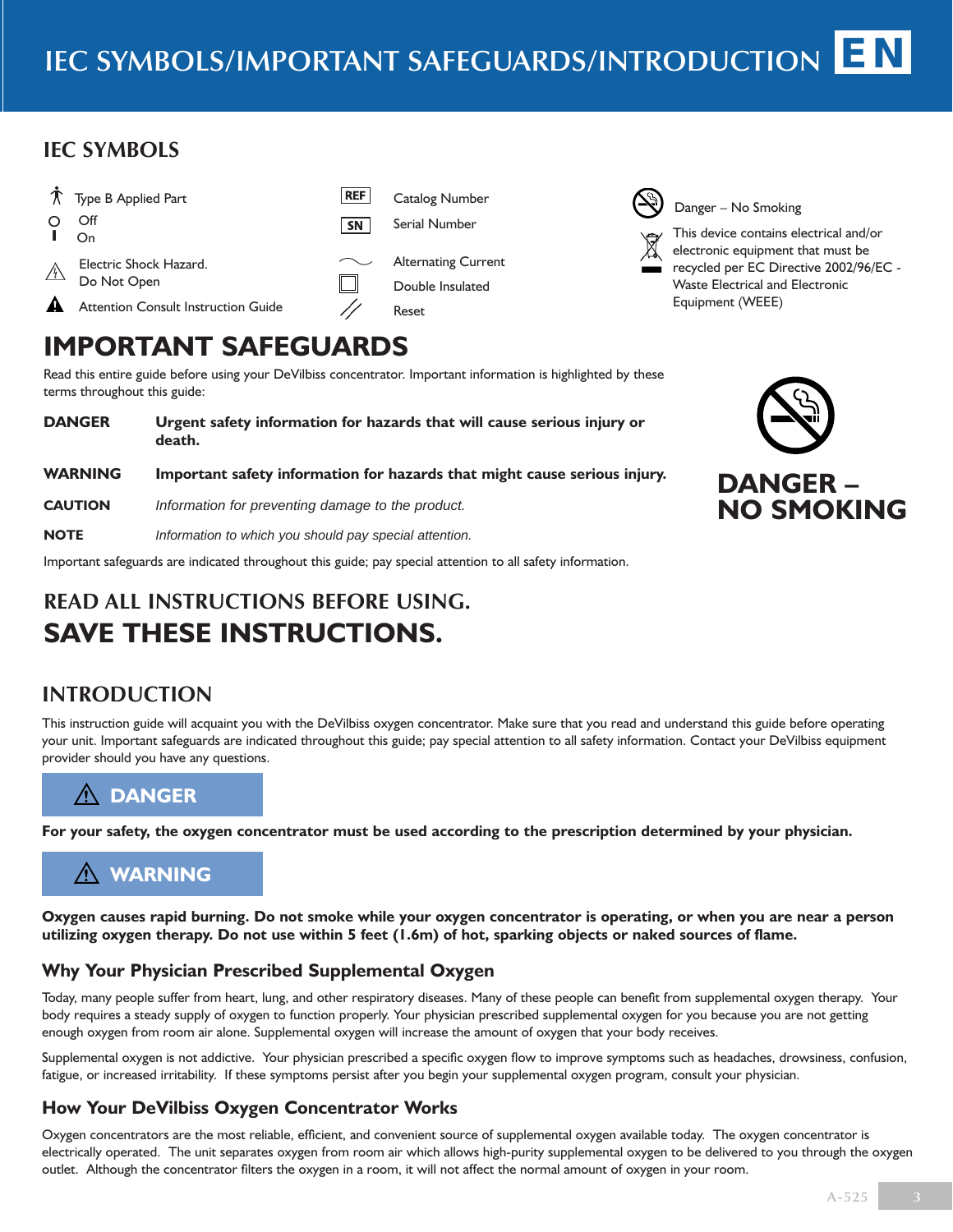# **important parts/accessories**

## **Important Parts of Your Concentrator**

Please take time to familiarize yourself with your DeVilbiss oxygen concentrator before operating.

#### **Front View (Figure 1)**

- 1. Operating instructions
- 2. Green Power light illuminates when your concentrator is operating.
- 3. Power Switch  $| = ON$

EN

- $O = OFF$
- 4. Flow meter knob
- 5. Flow meter
- 6. Circuit breaker resets the unit after electrical overload shutdown.
- 7. Oxygen outlet oxygen is dispersed through this port.
- 8. Normal Oxygen (green) light (see page 6).
- 9. Low Oxygen (yellow) light (see page 6).
- 10. Red Service Required light when illuminated contact your DeVilbiss provider.

#### **Back View (Figure 2)**

- 11. Important Safeguards
- 12. Handgrip
- 13. Exhaust
- 14. Power cord and/or IEC power connector.
- 15. Line cord strap
- 16. Air filter prevents dirt, dust, and lint from entering your unit.

#### **Accessories**

The accessories below are approved for use with DeVilbiss Oxygen Concentrators:

**Note***– The use of certain humidifiers and accessories not specified above may impair the oxygen concentrator's performance.*

**Note–** *A maximum of 50 feet (15 meters) of tubing plus 7 feet (2.1 meters) of cannula plus a bubble humidifier is allowed between the concentrator and the patient.*



**Figure 1**



**Figure 2**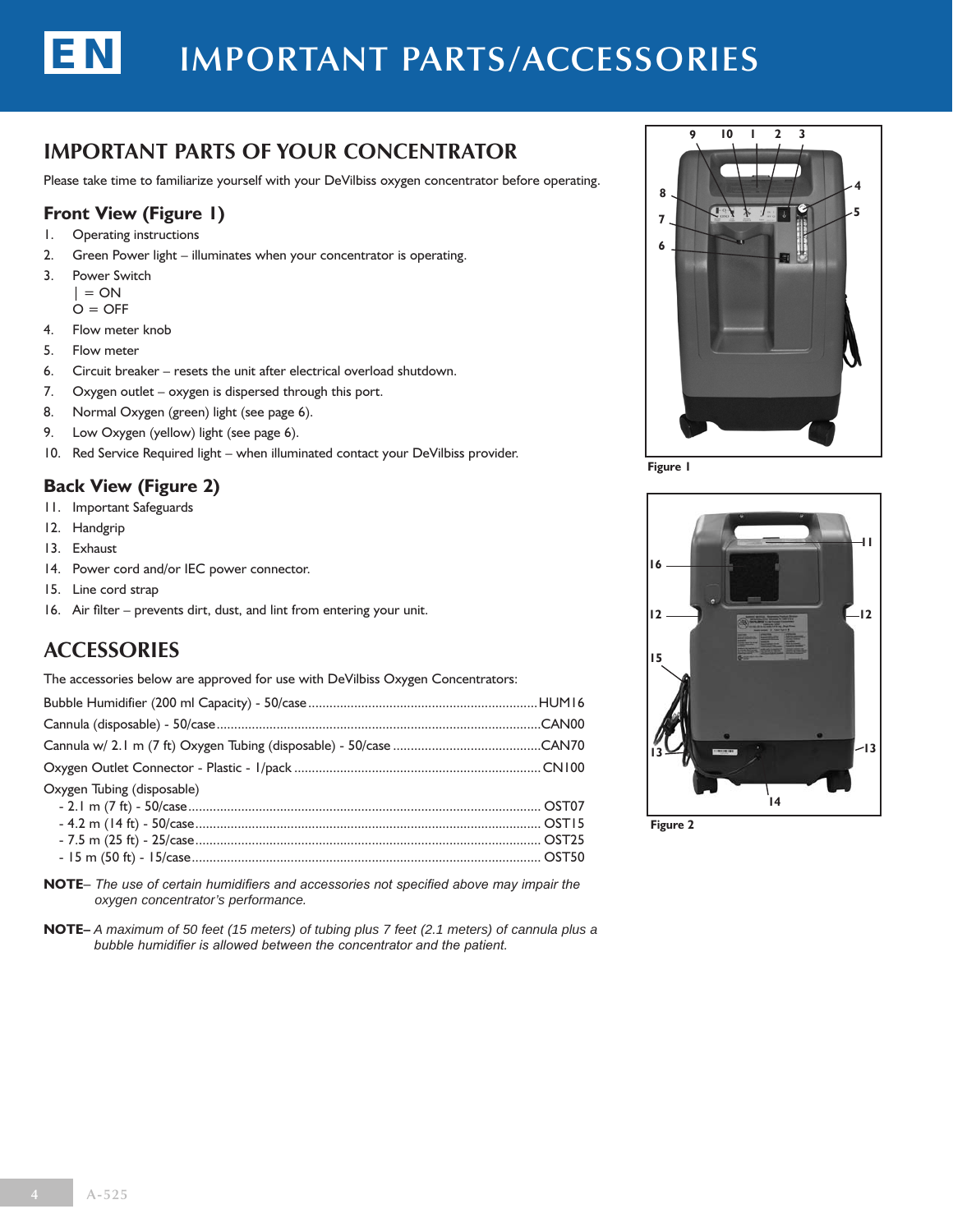# **Set up and operation**



## **SETTING UP YOUR OXYGEN CONCENTRATOR**

Position your unit near an electrical outlet in the room where you spend most of your time.

## **DANGER**

**Keep the oxygen concentrator at least 5 feet (1.6 m) from hot, sparking objects or naked sources of flame.**

**NOTE***– Do not connect to an electrical outlet controlled by a wall switch. No other appliances should be plugged into the wall outlet.*

2. Position your unit at least 6 inches (16 cm) from walls, draperies, or any other objects that might prevent the proper flow of air in and out of your oxygen concentrator. The oxygen concentrator should be located so as to avoid pollutants or fumes.

#### **Before Operating Your Oxygen Concentrator**

- 1. Before operating your unit, always check to be sure the air filter (located on the back of your unit) is clean. Proper cleaning of this filter is discussed in the Caring For Your Concentrator section on page 7.
- 2. Attach the appropriate oxygen accessories to the oxygen outlet.

#### **Oxygen Tubing Connection:**

- a. Thread the oxygen outlet connector onto the oxygen outlet.
- b. Attach the oxygen tubing directly to the connector (Figure 3).

#### **Oxygen Tubing Connection With Humidification:**

 If your physician has prescribed an oxygen humidifier as part of your therapy, follow these steps:

- a. Fill the humidifier bottle with distilled water. Do not overfill. (If using a prefill, go to letter b.)
- b. Thread the wing nut located on the top of the humidifier bottle to the oxygen outlet so that it is suspended (Figure 4). Make sure it is securely tightened.
- c. Attach the oxygen tubing directly to the humidifier bottle outlet fitting (Figure 5).
- 3. Your physician has prescribed either a nasal cannula or face mask. In most cases, they are already attached to the oxygen tubing. If not, follow the manufacturer's instructions for attachment.
- 4. Remove the power cord completely from the line cord strap. Make sure the power switch is in the "Off" position, and insert the plug into the wall outlet. The unit is double insulated to guard against electric shock.
- **NOTE–***(only 115 volt units) The plug on the DeVilbiss oxygen concentrator has one blade wider than the other. To reduce the risk of electric shock, this plug is intended to fit in a wall outlet only one way. Do not attempt to defeat this safety feature.*

## **WARNING**

**Improper use of the power cord and plugs can cause a burn, fire, or other electric shock hazards. Do not use the unit if the power cord is damaged.**

## **Operating Your DeVilbiss Oxygen Concentrator**

## **DANGER**

**Oxygen causes rapid burning. Do not smoke while your oxygen concentrator is operating, or when you are near a person utilizing oxygen therapy. Keep the oxygen concentrator at least 5 feet (1.6 m) from hot, sparking objects or naked sources of flame.**

1. Press the power switch to the "On" position. When the unit is turned "On," all four lights (Power, Service Required, Low Oxygen, and Normal Oxygen) on the front panel will illuminate briefly and audible signal will briefly alarm. After a few seconds, only the Power and Normal Oxygen lights will remain lit.



**Figure 3**



**Figure 4**



**Figure 5**

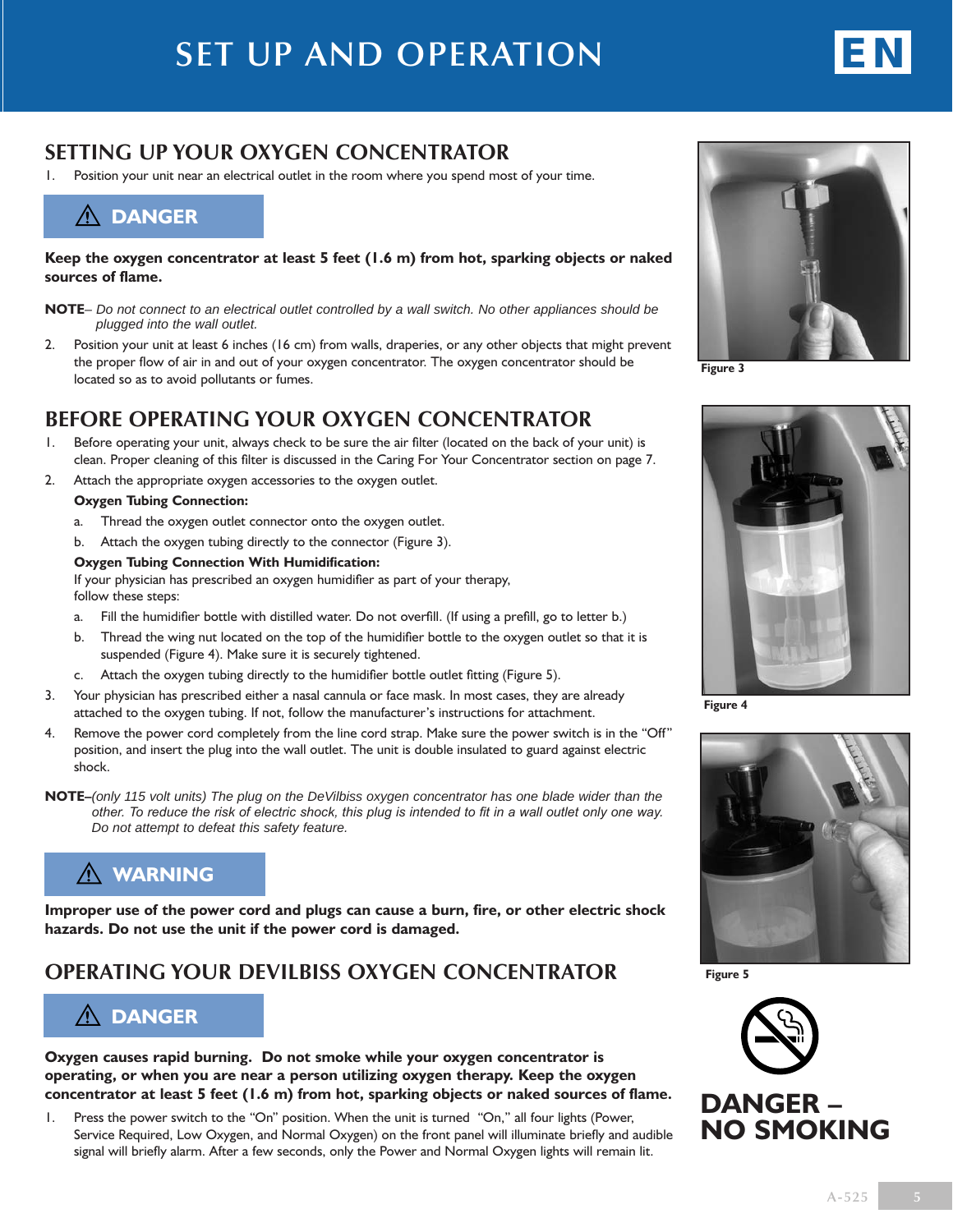#### **DANGER**

**Do not lay the cannula down while the concentrator is delivering oxygen. High concentrations of oxygen can cause rapid burning.**

- **NOTE–** *If the Service Required light illuminates and the audible signal alarms but the unit is not operating, there is no power to the unit. Refer to the Minor Troubleshooting chart on page 8 and contact your DeVilbiss provider if necessary.*
- **NOTE–** *If an audible low-frequency vibration sound is detected, the unit is not operating properly. Refer to the Minor Troubleshooting chart on page 8, and contact your DeVilbiss provider if necessary.*
- 2. Check the flow meter to make sure that the flow meter ball is centered on the line next to the prescribed number of your flow rate.
- **CAUTION–** *It is very important to follow your oxygen prescription. Do not increase or decrease the flow of oxygen – consult your physician.*
- **NOTE–** *Your DeVilbiss provider may have preset the flow meter so that it can not be adjusted.*
- **NOTE–** *If the flow meter knob is turned clockwise, the flow decreases (and eventually will shut off the oxygen flow). If the knob is turned counterclockwise, the flow increases.*
- **NOTE–** *For prescriptions of 5 LPM, be sure the ball is centered on the 5 liter line; the ball should not touch the red line. Setting the flow higher than 5 may cause the oxygen purity level to drop.*
- **NOTE–** *The low-flow alarm will activate if the flow meter ball is set below .3 lpm. The unit will continue*  to run; however, the Service Required light will come on accompanied by an audible alarm. *Adjust the flow meter to your prescribed flow.*
- 3. Your DeVilbiss concentrator is now ready for use, properly position the cannula or mask (Figure 6). Allow 20 minutes for oxygen concentrator to reach stated performance.

#### **DeVilbiss OSD® Operation**

The OSD (Oxygen Sensing Device) is a device within your concentrator that monitors the oxygen produced by your unit. When the unit is turned "On," all four lights (Power, Service Required, Low Oxygen, and Normal Oxygen) on the front panel will illuminate briefly. After a few seconds, only the Power and Normal Oxygen lights will remain lit.

The OSD lights on the front panel are defined as follows:

- Green Normal Oxygen light-acceptable oxygen level.
- Yellow Low Oxygen light- below an acceptable oxygen level.

If the oxygen purity falls below the acceptable level, the green Normal Oxygen light will shut off and the yellow Low Oxygen light will illuminate. Switch to your reserve oxygen system. Refer to the Minor Troubleshooting section in this guide on page 8 and contact your DeVilbiss provider.

As an added safety feature should the oxygen purity continue to drop, an intermittent audible signal will sound. Contact your DeVilbiss provider immediately. Do not attempt any other maintenance.

#### **Reserve Oxygen System**

As a precaution, your DeVilbiss provider may supply you with a reserve oxygen system. If your unit loses electrical power or fails to operate correctly, the Patient Alert System will sound to signal you to switch to your reserve oxygen system (if provided) and contact your DeVilbiss provider.



**Figure 6**

**6 A-525**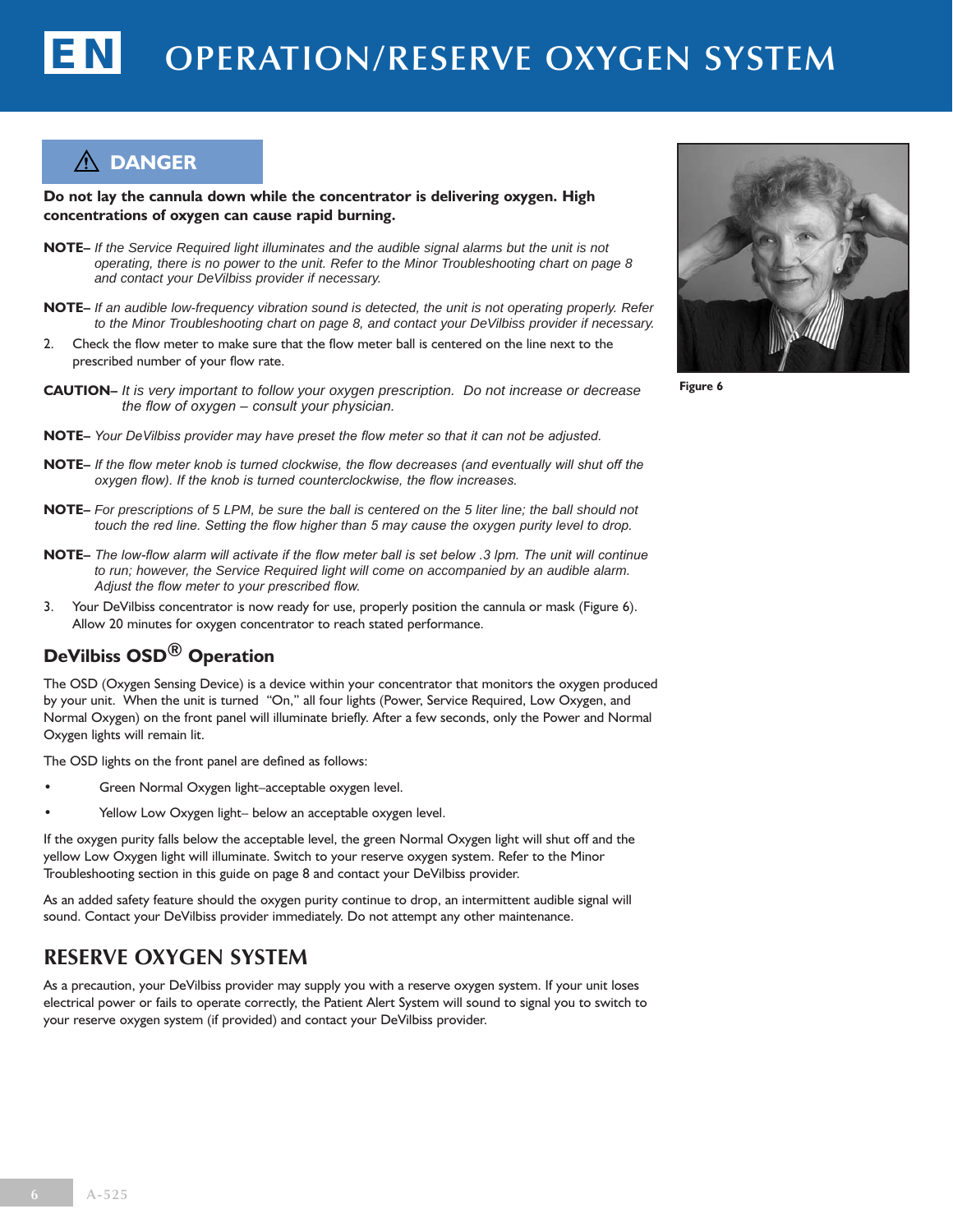

#### **Caring For Your DeVilbiss Oxygen Concentrator**

**Note–** *Use no lubricants, oils or grease.*



#### **Before attempting any cleaning procedures, turn the unit "Off."**

#### **Oxygen Humidifier (reusable bottles)**

If your physician has prescribed humidification, clean your humidifier bottle daily. Follow the instructions supplied by the manufacturer. If no cleaning instructions were supplied, follow these steps:

- 1. Wash the humidifier in a solution of hot water and dishwashing detergent (Figure 7).
- 2. Soak the humidifier in a solution of one part white vinegar to three parts hot water for 30 minutes (Figure 8). This solution acts as a germicidal agent.
- 3. Rinse thoroughly with hot tap water and refill with distilled water (Figure 9) for use. Do not overfill.

#### **Cannula, Mask, and Tubing**

Clean and replace the cannula, mask, and tubing as instructed by your DeVilbiss provider.

#### **Air Filter and Oxygen Outlet Connector**

The air filter and connector should be cleaned at least once a week. To clean, follow these steps:

- 1. Remove the air filter, located on the back of the unit. Remove the oxygen outlet connector (if used).
- 2. Wash in a solution of warm water and dishwashing detergent (Figure 10).
- 3. Rinse thoroughly with warm tap water and towel dry. The filter should be completely dry before reinstalling.
- **CAUTION–** *To prevent product damage, do not attempt to operate the unit without the air filter or while the filter is still damp.*

#### **Exterior Cabinet**

#### **WARNING**

**To avoid electric shock, do not remove the concentrator cabinet. The cabinet should only be removed by a qualified DeVilbiss technician. Do not apply liquid directly to the cabinet or utilize any petroleum-based solvents or cleaning agents.**

**Use of harsh chemicals (including alcohol) is not recommended. If bactericidal cleaning is required, a non-alcohol based product should be used to avoid inadvertent damage.**

Clean the concentrator exterior cabinet by using a damp cloth or sponge with a mild household cleaner and wipe it dry.



**Figure 7**



**Figure 8**



**Figure 9**



**Figure 10**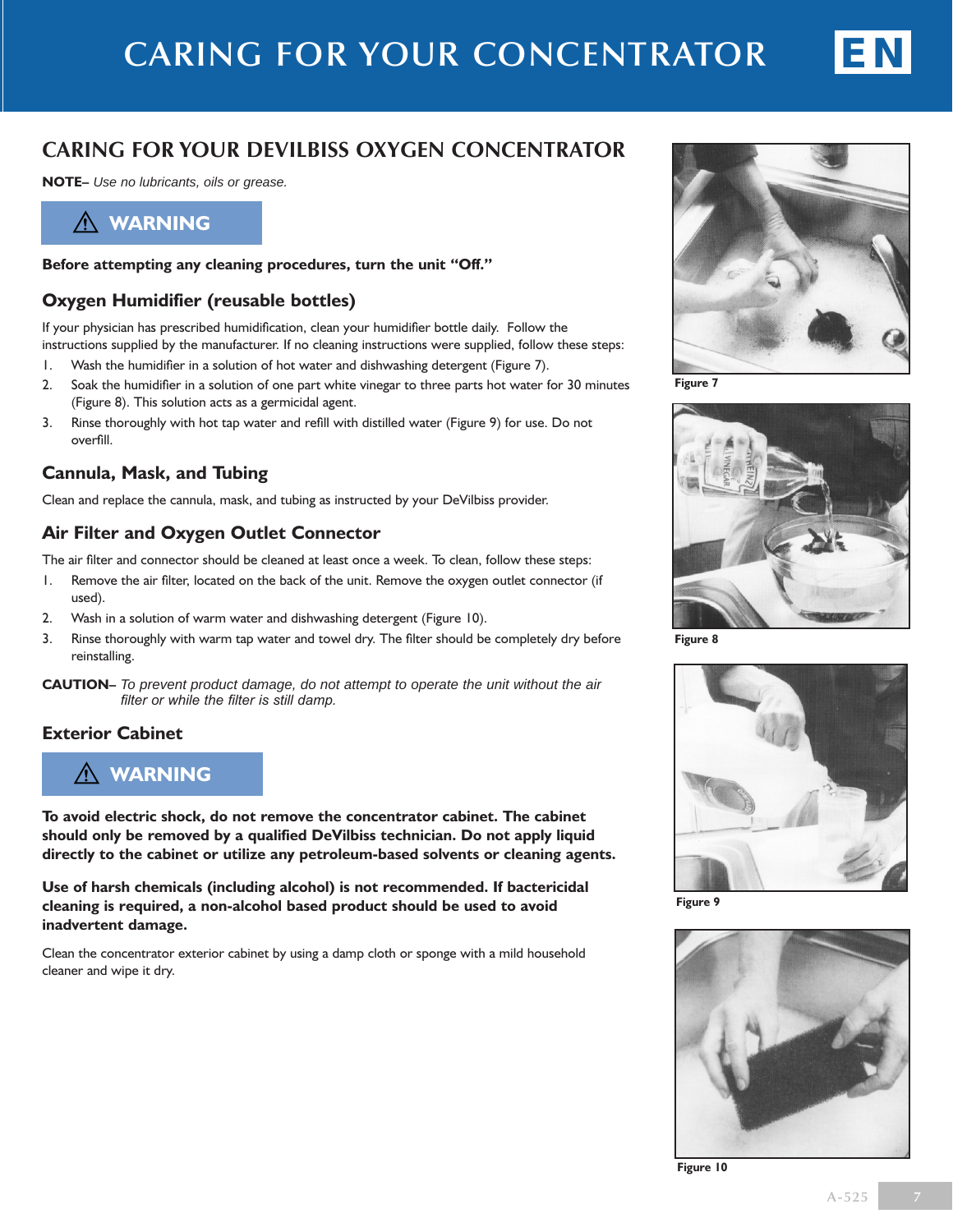

#### **Troubleshooting**

The following troubleshooting chart will help you analyze and correct minor oxygen concentrator malfunctions. If the suggested procedures do not help, switch to your reserve oxygen system and call your DeVilbiss homecare provider. Do not attempt any other maintenance.

#### **WARNING**

**To avoid electric shock hazard, do not remove the cabinet. The cabinet should only be removed by a qualified DeVilbiss homecare technician.**

#### **Minor Troubleshooting Chart**

| <b>SYMPTOM</b>                                                                                                                                        | <b>POSSIBLE CAUSE</b>                                            | <b>REMEDY</b>                                                                                                                                                                                                                                                 |
|-------------------------------------------------------------------------------------------------------------------------------------------------------|------------------------------------------------------------------|---------------------------------------------------------------------------------------------------------------------------------------------------------------------------------------------------------------------------------------------------------------|
| A. Unit does not operate. Power light is off<br>when the power switch is "On." Audible<br>alert is pulsing and Service Required light is<br>flashing. | 1. Power cord not properly inserted into wall<br>outlet.         | 1. Check power cord connection at the wall<br>outlet. On 230 volt units, also check the<br>mains connection on the back of the unit.                                                                                                                          |
|                                                                                                                                                       | 2. No power at wall outlet.                                      | 2. Check your home circuit breaker and reset if<br>necessary. Use a different wall outlet if the<br>situation occurs again.                                                                                                                                   |
|                                                                                                                                                       | 3. Oxygen concentrator circuit breaker<br>activated.             | 3. Press the concentrator circuit breaker reset<br>button located below the power switch. Use<br>a different wall outlet if the situation occurs<br>again.<br>If the above remedies do not work, contact<br>your DeVilbiss provider.                          |
| B. Unit operates, the Power light is on when<br>the power switch is "On." Red Service                                                                 | 1. Air filter is blocked.                                        | I. Check the air filter. If the filter is dirty, wash<br>it following the cleaning instructions on page<br>7.                                                                                                                                                 |
| Required light is illuminated. Audible alert<br>may be sounding.                                                                                      | 2. Exhaust is blocked.                                           | 2. Check the exhaust area; make sure there is<br>nothing restricting the unit exhaust.                                                                                                                                                                        |
|                                                                                                                                                       | 3. Blocked or defective cannula, face mask, or<br>oxygen tubing. | 3. Detach cannula or face mask. If proper flow<br>is restored, clean or replace if necessary.<br>Disconnect the oxygen tubing at the oxygen<br>outlet. If proper flow is restored, check<br>oxygen tubing for obstructions or kinks.<br>Replace if necessary. |
|                                                                                                                                                       | 4. Blocked or defective humidifier bottle.                       | 4. Detach the humidifier from the oxygen<br>outlet. If proper flow is obtained, clean or<br>replace humidifier.                                                                                                                                               |
|                                                                                                                                                       | 5. Flow meter set too low.                                       | 5. Set flow meter to prescribed flow rate.<br>If the above remedies do not work, contact<br>your DeVilbiss provider.                                                                                                                                          |
| C. Unit operates, the power light is on when<br>power switch is "on," audible low-frequency<br>vibration sound is detected.                           |                                                                  | I. Turn your unit "Off." Switch to your reserve<br>oxygen system, and contact your DeVilbiss<br>provider immediately.                                                                                                                                         |
| D. Both the green Normal Oxygen and the<br>yellow Low Oxygen lights are either on or off.                                                             | 1. OSD malfunction.                                              | 1. Contact your DeVilbiss provider.                                                                                                                                                                                                                           |
| E. Yellow Low Oxygen light is on or the yellow<br>Low Oxygen light is on and the intermittent                                                         | 1. Flow meter is not properly set.                               | I. Ensure the flow meter is properly set to the<br>prescribed number.                                                                                                                                                                                         |
| audible signal is sounding.                                                                                                                           | 2. Air filter is blocked.                                        | 2. Check the air filter. If the filter is dirty, wash<br>it following the cleaning instructions on page                                                                                                                                                       |
|                                                                                                                                                       | 3. Exhaust is blocked.                                           | 7.<br>3. Check the exhaust area; make sure there is<br>nothing restricting the unit exhaust.<br>If the above remedies do not work, contact<br>your DeVilbiss provider.                                                                                        |
| F. Red Service Required light is on and an<br>intermittent audible signal is sounding.                                                                | 1. Flow meter is not properly set.                               | 1. Ensure the flow meter is properly set to the<br>prescribed number.                                                                                                                                                                                         |
|                                                                                                                                                       | 2. Air filter is blocked.                                        | 2. Check the air filter. If the filter is dirty, wash<br>it following the cleaning instructions on page                                                                                                                                                       |
|                                                                                                                                                       | 3. Exhaust is blocked.                                           | 3. Check the exhaust area; make sure there is<br>nothing restricting the unit exhaust.<br>If the above remedies do not work, contact<br>your DeVilbiss provider.                                                                                              |
| G. If any other problems occur with your<br>oxygen concentrator.                                                                                      |                                                                  | 1. Turn your unit "Off." Switch to your reserve<br>oxygen system, and contact your DeVilbiss<br>provider immediately.                                                                                                                                         |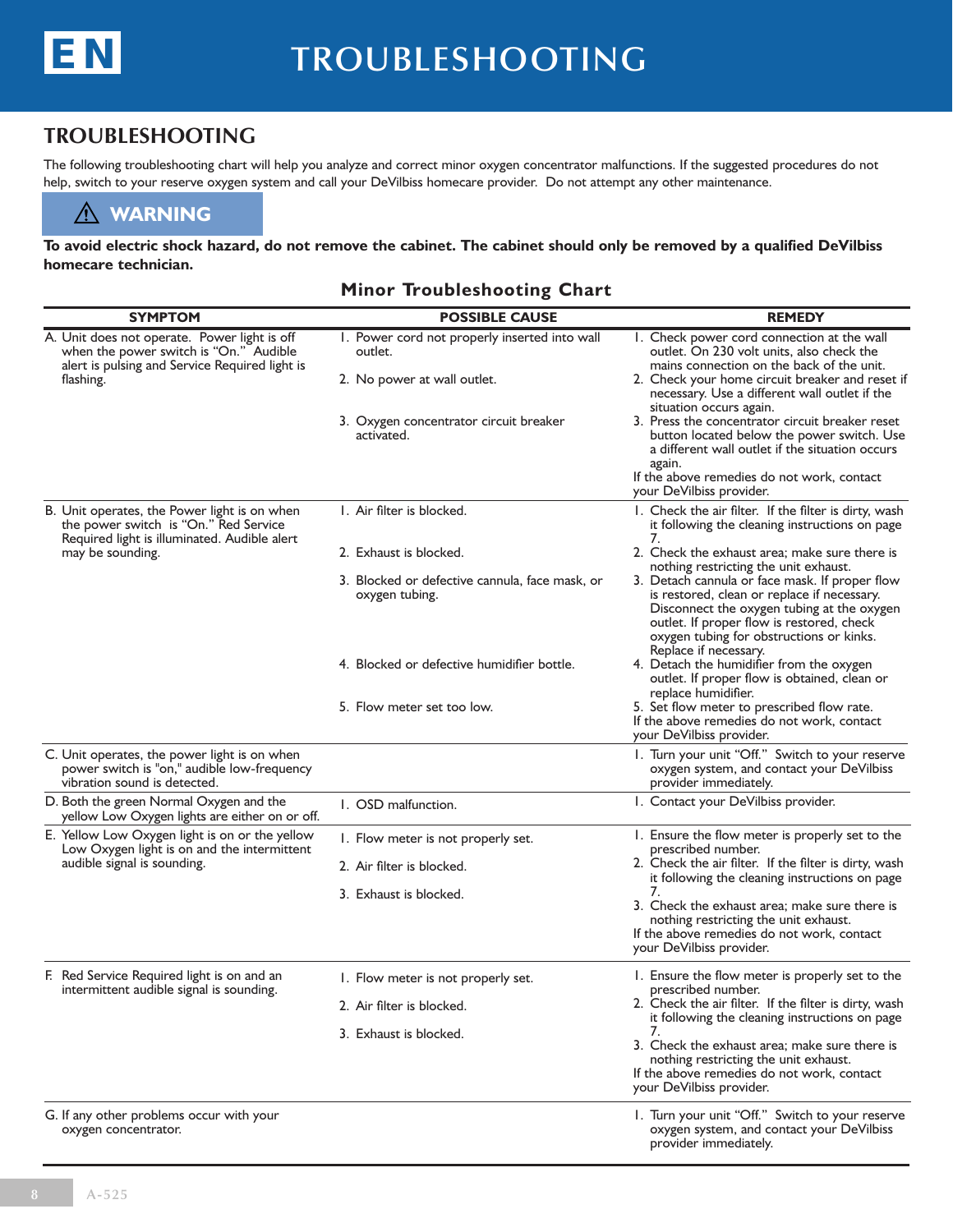# **specificatons**

#### **Specifications**

| <b>DEVILBISS 5-LITER SERIES</b>                                                      |                                                                                                                                           |  |  |
|--------------------------------------------------------------------------------------|-------------------------------------------------------------------------------------------------------------------------------------------|--|--|
| <b>Catalog Number</b>                                                                | <b>525DS</b>                                                                                                                              |  |  |
| Delivery Rate (Lower delivery rates<br>available for low flow applications)          | I to 5 LPM                                                                                                                                |  |  |
| <b>Maximum Recommended Flow</b><br>( $@$ nominal outlet pressures of zero and 7 kPa) | 5 LPM                                                                                                                                     |  |  |
| <b>Outlet Pressure</b>                                                               | 8.5 psig (58.6 kPa)                                                                                                                       |  |  |
| <b>Electrical Rating</b>                                                             | 115 V, 60 Hz, 3.3 Amp                                                                                                                     |  |  |
| <b>Operating Voltage Range</b>                                                       | 97-127 $V \sim$ , 60 Hz                                                                                                                   |  |  |
| <b>Oxygen Percentage</b>                                                             | $1-5$ LPM = 93% $\pm$ 3%                                                                                                                  |  |  |
| <b>Operating Altitude</b><br>(tested at 21°C only)<br>$0-1500$ M $(0-4921$ ft)       | Across the voltage range:<br>No degradation of performance                                                                                |  |  |
| 1500-4000 M (4921-13123 ft)                                                          | Tested at nominal voltage only:<br>No degradation in performance.                                                                         |  |  |
| <b>Operating Environment Range*</b><br>5°C to 40°C, humidity range<br>of 10% to 95%  | No degradation in performance across<br>the operating voltage range                                                                       |  |  |
| <b>Power Consumption</b>                                                             | 310 Watts Average<br>275 Watts @ 2.5 LPM & below                                                                                          |  |  |
| Weight                                                                               | 36 lbs. (16.3 Kilograms)                                                                                                                  |  |  |
| Sound Level (ISO 8359:1996 from front)                                               | 48 dbA overall average                                                                                                                    |  |  |
| <b>Dimensions</b>                                                                    | $24.5$ "H x 13.5"W x 12"D (62.2 x 34.2 x 30.4 cm)                                                                                         |  |  |
| <b>Pressure Relief Valve</b>                                                         | 40 psig $\pm$ 5 psig (276 kPa $\pm$ 34.5 kPa)                                                                                             |  |  |
| <b>Operating System</b>                                                              | Time Cycle / Pressure Swing                                                                                                               |  |  |
| The visible "low oxygen" indicator<br>will activate at the following level           | $84\% + 2\%$<br>(The audible alarm will alert at approximately 75%.<br>At less than 60%, the red "service required" light will activate.) |  |  |
| <b>Storage Conditions</b>                                                            | -40°C to 70°C, humidity range of 10% to 100%, including condensation                                                                      |  |  |
| <b>Equipment Class and Type</b>                                                      | Class II Equipment Double Insulated; $\uparrow$ Type B Applied Part                                                                       |  |  |
| <b>Approval Body</b><br>and Safety Standard                                          | CSA<br>CAN/CSA-C22.2 No. 601.1-M90                                                                                                        |  |  |
| <b>EMC Compliance To:</b>                                                            | EN60601-1-2                                                                                                                               |  |  |

\*Note: The OSD performance at 5°C to 40°C, 95% R.H. through voltage range on the 525DS verified at 670m. Specifications subject to change without notice.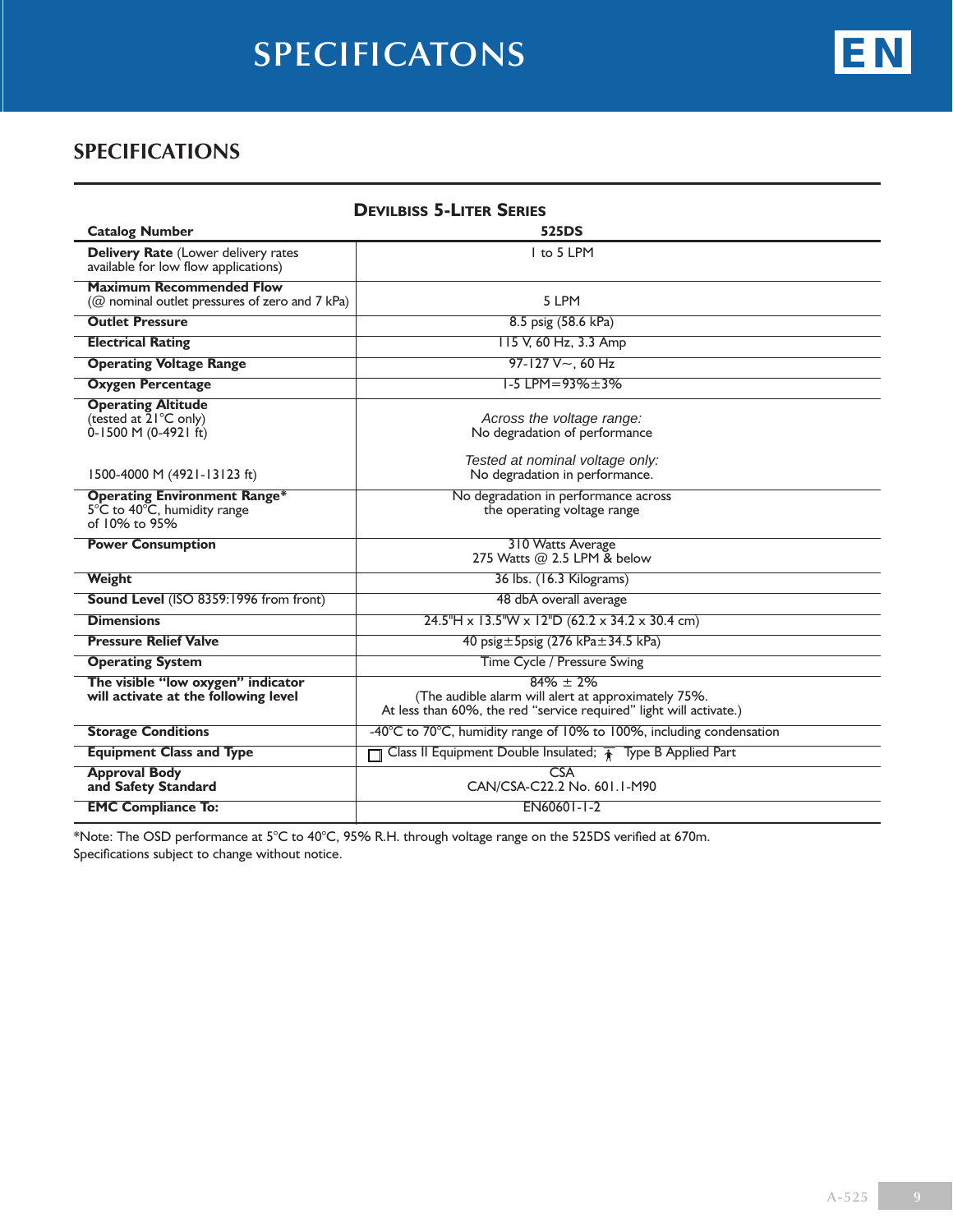

# **indice**

#### **Indice**

| $\mathbf{1}$    |
|-----------------|
| $\mathbf{1}$    |
| $\mathbf{1}$    |
| $\mathbf{1}$    |
| $\mathbf{1}$    |
| 12              |
| 13              |
| 13              |
| $\overline{13}$ |
| $\overline{14}$ |
| $\overline{14}$ |
| 15              |
| 15              |
| 16              |
| 17              |
|                 |

*PRECAUCION– La ley federal (EE.UU.) establece que este aparato sólo lo puede vender un médico o por prescripción del mismo.*

INDICACIONES DE USO– El Concentrador de Oxígeno DeVilbiss se usa como un concentrador de oxígeno para proporcionar terapia de oxígeno suplementaria de bajo flujo en el hogar, residencias de ancianos, establecimientos de cuidado de pacientes, etc.

## **ADVERTENCIA**

**Bajo ciertas circunstancias, la terapia de oxígeno puede ser peligrosa. Se aconseja pedir asesoría médica antes de usar el concentrador de oxígeno.**

#### **Información del médico**

| Teléfono:                          |                                                                                                  |                    |
|------------------------------------|--------------------------------------------------------------------------------------------------|--------------------|
| Dirección:                         |                                                                                                  |                    |
| Información de la prescripción     |                                                                                                  |                    |
| Nombre:                            |                                                                                                  | Aumento            |
| Litros de oxígeno por minuto       |                                                                                                  |                    |
|                                    |                                                                                                  |                    |
| Uso de oxígeno por día:            |                                                                                                  |                    |
|                                    |                                                                                                  |                    |
|                                    |                                                                                                  |                    |
|                                    | Concentrador de oxígeno DeVilbiss (5 Liter para OSD) Número de serie: ___________                |                    |
|                                    | Información del proveedor de equipo médico en el hogar DeVilbiss                                 |                    |
|                                    |                                                                                                  |                    |
| concentrador de oxígeno DeVilbiss. | Esta guía de instrucciones se revisó conmigo y se me ha instruido en el uso y cuidado seguro del | LPM O <sub>2</sub> |
|                                    |                                                                                                  |                    |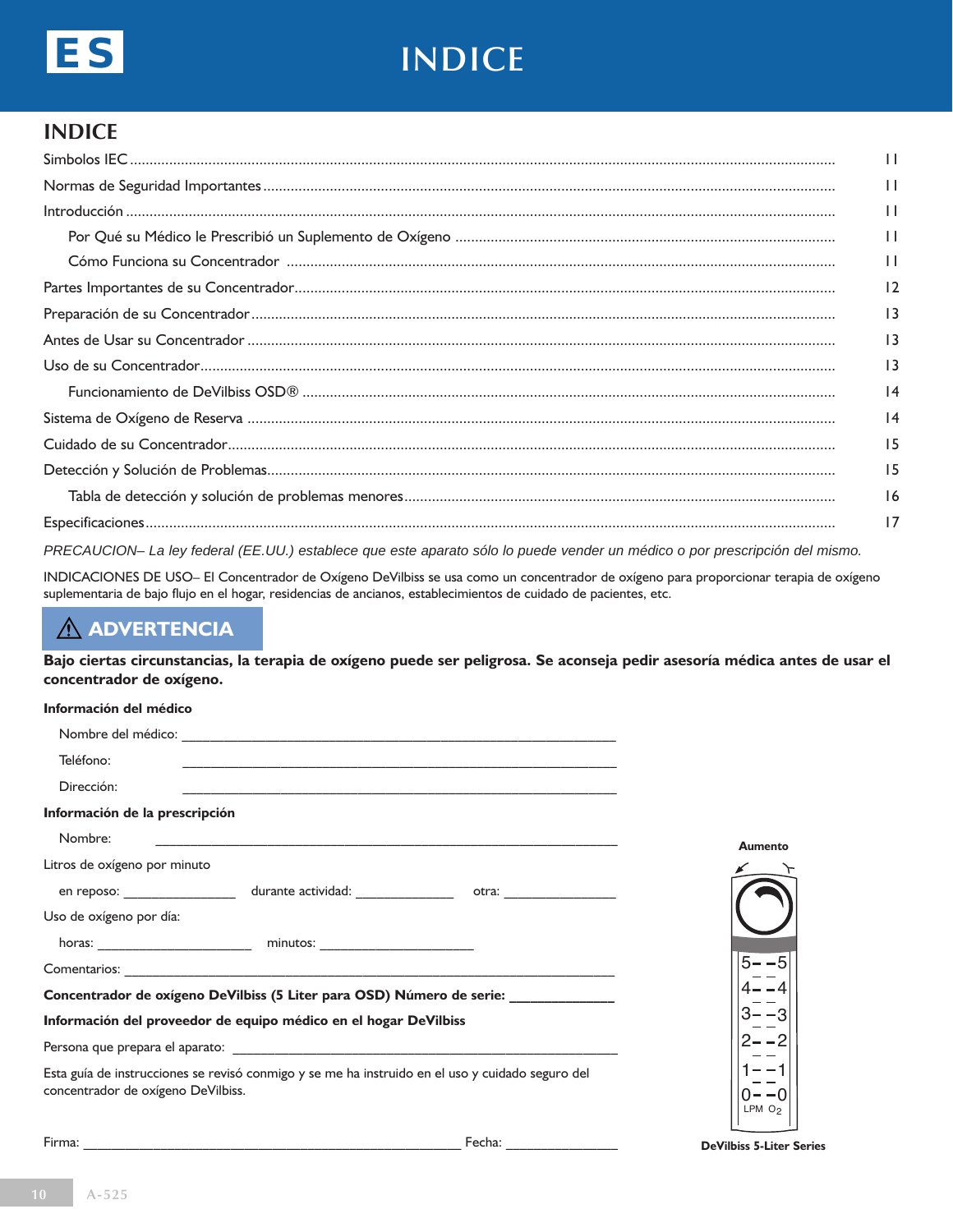#### **SIMBOLOS IEC**





PELIGRO– NO FUMAR

Este aparato contiene equipo eléctrico y/o electrónico que debe ser reciclado de acuerdo a la Norma EC 2002/96/EC – Equipo Eléctrico y Electrónico Residual (WEEE)

## **Normas de seguridad importantes**

Lea toda la guía antes de usar su concentrador DeVilbiss. La información importante viene enfatizada con este tipo de palabras de aviso en toda la guía:

**PELIGRO Información de seguridad urgente que involucra riesgos que puedan causar serias lesiones o la muerte.**

**ADVERTENCIA Información de seguridad importante que advierte la posibilidad de una lesión seria.** 

**PRECAUCION** *Información que previene el daño del aparato.*

**NOTA** *Información a la que debe prestar atención especial.*

Se indican las normas de seguridad importantes a través de esta guía; preste atención especial a toda la información de seguridad.

## **LEA TODAS LAS INSTRUCCIONES ANTES DE USARLO. GUARDE ESTAS INSTRUCCIONES.**

## **IntroducciÓn**

Esta guía de instrucciones le informará acerca del concentrador de oxígeno de DeVilbiss. Asegúrese de leer y entender esta guía antes de usar su unidad. Se indican las normas de seguridad importantes a través de esta guía; preste atención especial a toda la información de seguridad. Contacte a su proveedor de equipo médico del hogar DeVilbiss en caso de tener cualquier duda.

## **ADVERTENCIA**

**Por su seguridad el concentrador de oxígeno debe usarse de acuerdo con la prescripción determinada por su médico.**

## **PELIGRO**

**El oxígeno se puede quemar rápidamente. No fume cuando el concentrador de oxígeno está funcionando o cuando está cerca de una persona que está bajo terapia de oxígeno. No lo use dentro de una distancia de 1,6m (5 pies) de objetos calientes o que producen chispas ni de fuentes de llama descubiertas.**

#### **Por qué su médico le prescribió un suplemento de oxígeno**

Hoy en día mucha gente tiene padecimientos del corazón, pulmones y de otras enfermedades respiratorias. Una gran cantidad de esa gente puede resultar beneficiada con la terapia suplementaria de oxígeno. Su cuerpo requiere un suministro estable de oxígeno para funcionar apropiadamente. Su médico le prescribió un suplemento de oxígeno debido a que no está recibiendo suficiente oxígeno del aire del cuarto. El suplemento de oxígeno aumentará la cantidad de oxígeno que su cuerpo recibe.

El suplemento de oxígeno no crea adicción. Su médico le prescribió un flujo específico de oxígeno para corregir síntomas como dolor de cabeza, somnolencia, confusión, fatiga o aumento de irritabilidad. Si estos síntomas persisten después de iniciar el programa de suplemento de oxígeno, consulte a su médico.

#### **Cómo funciona su Concentradors de Oxígeno DeVilbiss**

Los concentradores de oxígeno son la fuente de suplemento de oxígeno más confiable, eficiente y conveniente que se puede conseguir hoy en día. El concentrador se opera eléctricamente. La unidad separa el oxígeno del aire del cuarto lo que le permite tener un suplemento de oxígeno de alta pureza proporcionado a Ud. a través del orificio de oxígeno. Aunque el concentrador filtra el oxígeno del cuarto, no afectará la cantidad normal de oxígeno en su cuarto.

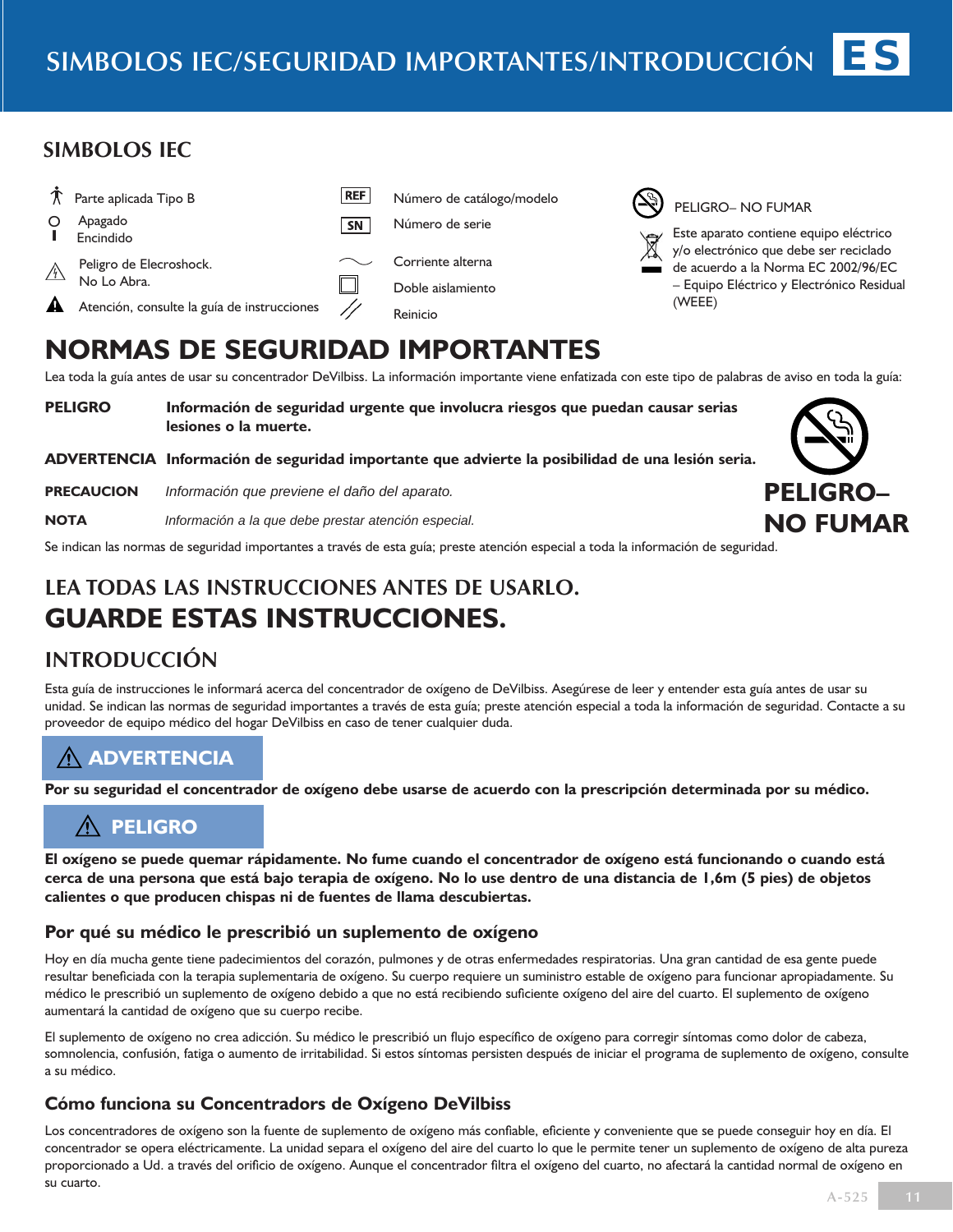# ES **partes importantes/accesorios**

#### **Partes importantes de su Concentrador**

Sírvase tomarse un momento para familiarizarse con su concentrador de oxígeno DeVilbiss antes de usarlo.

#### **Vista frontal**

- 1. Instrucciones para el funcionamiento
- 2. Luz verde de encendido– se ilumina cuando su concentrador está funcionando.
- 3. Interruptor de encendido

$$
\vert = \textsf{ON}
$$

 $O = OFF$ 

- 4. Perilla del medidor de flujo
- 5. Medidor de flujo
- 6. Cortacircuitos reinicializa la unidad después de un apagado por exceso de corriente eléctrica.
- 7. Salida de oxígeno el oxígeno se dispersa a través de este orificio.
- 8. Luz (verde) de oxígeno normal (vea la pàgina 14).
- 9. Luz (amarilla) de oxígeno bajo (vea la pàgina 14).
- 10. Luz roja de necesidad de servicio cuando se enciende contacte a su proveedor DeVilbiss.

#### **Vista posterior**

- 11. Normas de seguridad importantes
- 12. Manija
- 13. Escape
- 14. Cordón eléctrico y/o Conector de suministro IEC (siglas en inglés de "Comisión Electrotécnica Internacional").
- 15. Tira de cordón recto
- 16. Filtro de aire evita la entrada de suciedad, polvo y pelusa a su unidad.

## **Accesorios**

Los accesorios a continuación están aprobados para usarse con los Concentradores de Oxígeno DeVilbiss:

| Cánula c/2,1 m (7 pies) Conducto para Oxígeno |  |
|-----------------------------------------------|--|
|                                               |  |
|                                               |  |
| Conducto de Oxígeno (desechable):             |  |
|                                               |  |
|                                               |  |
|                                               |  |
|                                               |  |

- **Nota–** *El uso de ciertos humidificadores y accesorios no especificados anteriormente puede impedir el funcionamiento del concentrador de oxígeno.*
- **Nota–** *La longitud máxima permitida entre el concentrador y el paciente es de 50 pies (15 metros) de tubo, más 7 pies (2,1 metros) de cánula y un humidificador de burbuja.*



**Figura 1**



**Figura 2**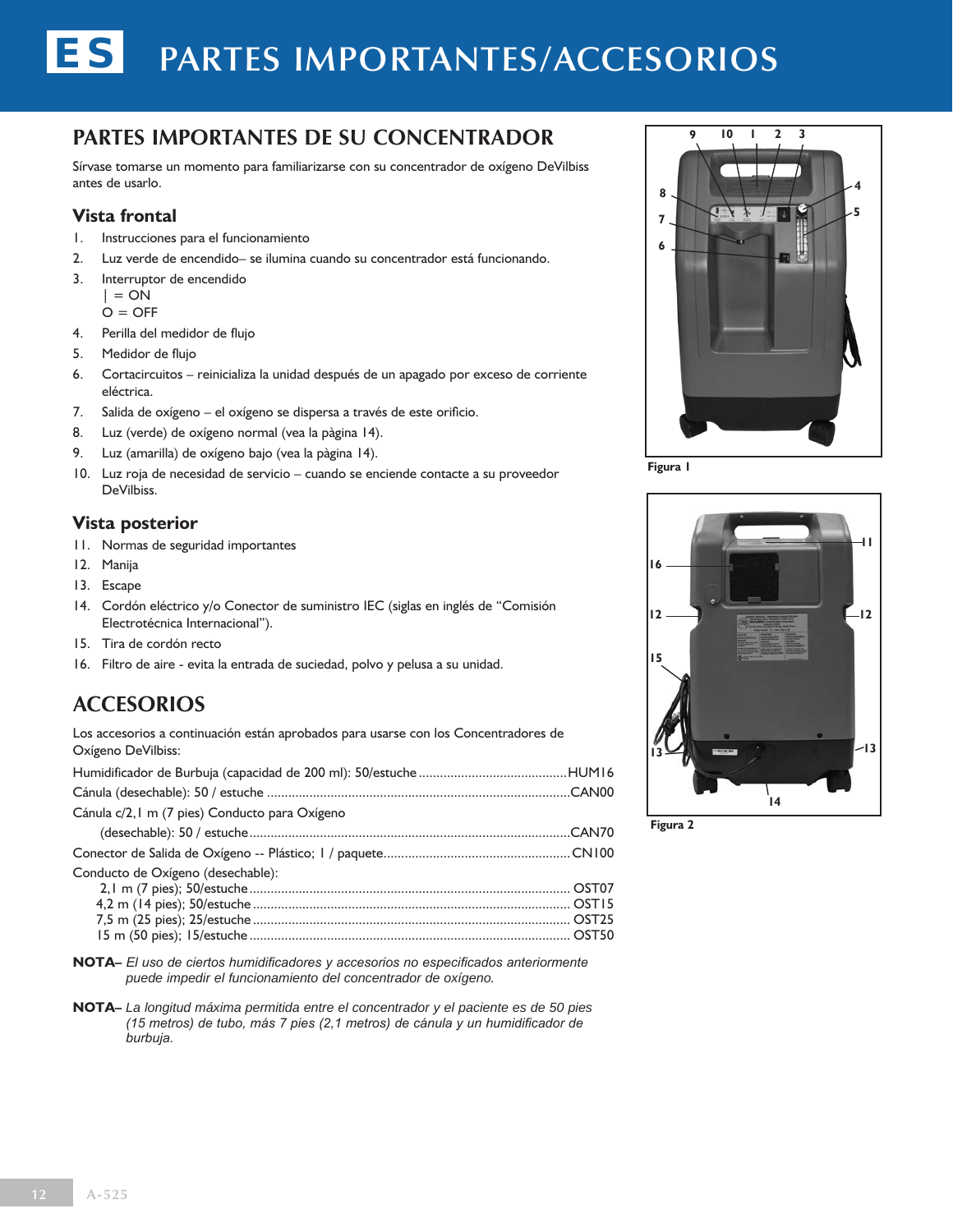## **Preparación de su Concentrador de Oxígeno**

1. Coloque su unidad cerca de un tomacorriente en el cuarto donde está la mayor parte del tiempo.



**Mantenga el concentrador de oxígeno por lo menos 1,6 metros (5 pies) de objetos calientes o que producen chispas, y de fuentes de llama descubiertas.**

- **NOTA–** *No lo conecte a un tomacorriente que se controla por medio de un interruptor de pared. Ningún otro aparatos se debe conectar al tomacorriente de pared.*
- 2. Coloque su unidad a por lo menos 16cm (6 pulgadas) de paredes, cortinas o de cualquier otro objeto que pudiera impedir el flujo apropiado de aire hacia adentro y hacia afuera de su concentrador de oxígeno. El concentradoe de oxígeno debe localizarse en lugares donde no haya contaminantes ni humos.

## **Antes de usar su Concentrador**

- 1. Antes de usar su unidad, revise siempre que el filtro de aire (ubicado en la parte posterior de su unidad) esté limpio. La limpieza apropiada para este filtro se discute en la sección Cuidado de su Concentrador en la página 15.
- 2. Conecte los accesorios de oxígeno apropiados a la salida de oxígeno.

#### **Conexión del tubo de oxígeno:**

- a. Atornille el conector de salida de oxígeno en la salida de oxígeno.
- b. Fije directamente el conducto de oxígeno al conector Figura 3.

#### **Conexión tubo de oxígeno con humidificación:**

 Si su médico le ha prescrito un humidificador de oxígeno como parte de su terapia, siga estos pasos:

- a. Llene la botella del humidificador con agua destilada. No llene en exceso. (Si utiliza un prellenado, refiérase al inciso b.)
- b. Enrosque la tuerca de mariposa ubicada en la parte superior de la botella del humidificador en la salida de oxígeno de tal manera que quede fija Figura 4. Asegúrese que esté apretada.
- c. Conecte el tubo de oxígeno directamente a la unión de la salida de la botella del humidificador Figura 5.
- 3. Su médico le ha prescrito una cánula nasal o una mascarilla facial. En la mayoría de los casos, vienen conectados ya en el tubo de oxígeno. En caso de que no lo estén, siga las instrucciones del.
- 4. Saque el cordón de suministro por completo de la tira de cordón recto. Asegúrese que el interruptor de encendido esté apagado "Off," y enchufe la clavija en el tomacorriente de pared. La unidad está doblemente aislada para protegerla contra choques eléctricos.
- **NOTA–** *(Sólo en los unidades de 115 Volts) La clavija del concentrador tiene una espiga más ancha que la otra. Para reducir el riesgo de choque eléctrico, esta clavija se debe conectar a un tomacorriente de pared solamente de una manera. No intente modificar esta característica de seguridad.*

## **ADVERTENCIA**

**El uso inapropiado del cordón de suministro y de las clavijas puede causar quemaduras, incendios y riesgos de choque eléctrico. No use la unidad si el cordón de suministro está deteriorado.**

#### **Uso de su Concentrador**



**El oxígeno se quema rápidamente. No fume cuando esté usando su concentrador de oxígeno o cuando esté cerca de una persona que esté bajo terapia de oxígeno. Mantenga el concen-trador de oxígeno a por lo menos 1,6m (5 pies) de objetos calientes, con chispas o de fuentes de llamas.**

1. Pulse el interruptor para colocarlo en posición de encendido ("On"). Cuando se encienda la unidad, se iluminarán durante un corto espacio de tiempo los 4 indicadores del panel frontal (Energía, Reparación



**Figura 3**



**Figura 4**



**Figura 5**

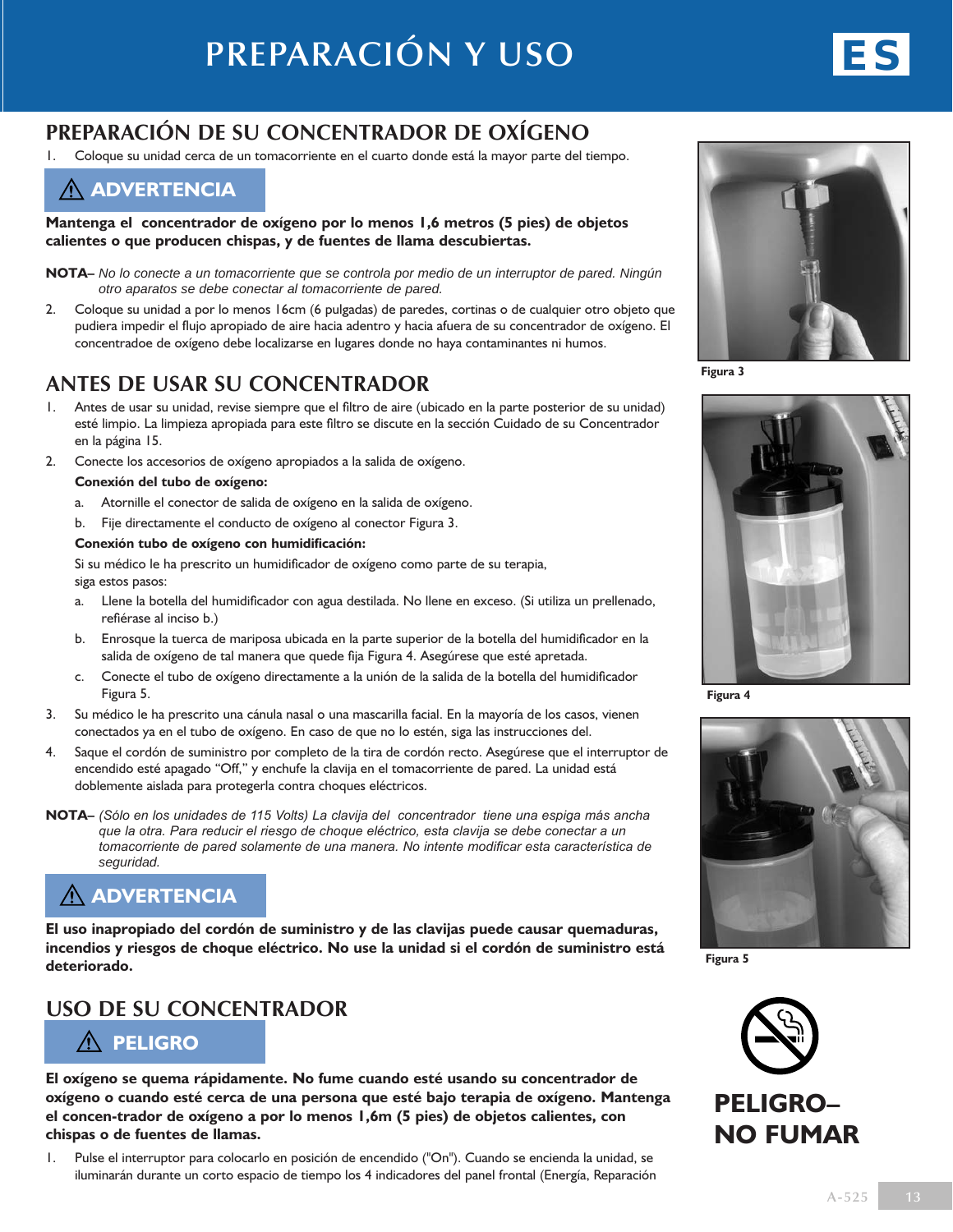necesaria, Poco oxígeno y Oxígeno normal) y se emitirá una breve señal de alarma. Transcurridos unos segundos, sólo permanecerán encendidos los indicadores luminosos de energía y nivel de oxígeno normal.

## **PELIGRO**

ES

**No coloque la cánula hacia abajo mientras el concentrador está administrando oxígeno. Las altas concentraciones de oxígeno pueden provocar quemaduras rápidamente.**

- **NOTA–** *Si la luz de Necesidad de Servicio se ilumina y la señal auditiva suena pero la unidad no está funcionando, la unidad no tiene energía. Consulte la Tabla de detección y solución de problemas menores en la página 16 y contacte a su proveedor DeVilbiss de ser necesario.*
- **NOTA–** *La unidad no funciona correctamente, si se percibe un sonido vibratorio de baja frecuencia. Remítase a la tabla sobre Detección y Solución de Problemas Menores de la página 16, y póngase en contacto con su proveedor de DeVilbiss si fuera necesario.*



**Figura 6**

- 2. Revise la medidor de flujo para cerciorarse que la bola del medidor de flujo está centrada en la línea junto al número de su flujo prescrito.
- **PRECAUCION–** *Es muy importante seguir su prescripción de oxígeno. No aumente ni disminuya el flujo de oxígeno consulte a su médico.*
- **NOTA–** *Su proveedor DeVilbiss puede haber prefijado el medidor de flujo de tal forma que no se pueda cambiar.*
- **NOTA–** *Si la perilla del medidor de flujo se gira en sentido de las manecillas del reloj, el flujo disminuirá (y eventual-mente cerrará el suministro de oxígeno). Si la perilla se gira en sentido contrario de las manecillas del reloj, el flujo aumentará.*
- **NOTA–** *Para prescripciones de 5 LPM, asegúrese de que la bola esté centrada en la línea del litro 5 y de que no llegue a tocar la línea roja. Si se establece el flujo por encima de 5, podría disminuir el nivel de pureza del oxígeno.*
- **NOTA–** *La alarma de flujo bajo se activará si la bola del medidor de flujo está ajustada a menos de 0.3 lpm. La unidad continuará funcionando; sin embargo, la luz de aviso de Mantenimiento requerido se encenderá y sonará la alarma audible. Ajuste el medidor de flujo de acuerdo con el flujo prescrito.*
- 3. Su concentrador DeVilbiss está ahora listo para usarse, coloque la cánula o la mascarilla apropiadamente Figura 6. Espere 20 minutos para que el concentrador de oxígeno alcance el funcionamiento previsto.

#### **Funcionamiento de DeVilbiss OSD®**

El OSD (siglas en inglés de "Aparato Detector de Oxígeno") es un aparato dentro de su concentrador que monitorea el oxígeno producido en su unidad. Cuando la unidad se enciende "On," las cuatro luces (encendido, necesidad de servicio, bajo oxígeno y oxígeno normal) en el panel frontal se iluminarán brevemente. Después de algunos segundos, solamente las luces de encendido y de oxígeno normal quedarán encendidas.

Las luces del OSD del panel frontal se especifican como sigue:

- Luz verde de oxígeno normal nivel de oxígeno aceptable.
- Luz amarilla de bajo oxígeno por debajo del nivel de oxígeno aceptable.

Si la pureza del oxígeno cae por debajo del nivel de oxígeno aceptable, la luz verde de oxígeno normal se apagará y se encenderá la luz amarilla de bajo oxígeno. Utilice su sistema de reserva de oxígeno. Consulte la sección de Detección y solución de problemas menores en la página 16 de está guía y contacte a su proveedor de DeVilbiss.

Como una característica de seguridad adicional, en caso de que la pureza del oxígeno continúe descendiendo, una señal auditiva sonará intermitentemente. Contacte a su proveedor DeVilbiss inmediatamente. No realice ningún otro mantenimiento.

## **Sistema de oxígeno de reserva**

Como precaución, su proveedor DeVilbiss le debe proporcionar un sistema de oxígeno de reserva. En caso de falta de suministro de corriente o que la unidad tuviera alguna falla, el sistema de alerta del paciente sonará para avisarle que utilice el sistema de oxígeno de reserva (si está provisto) y contacte a su proveedor DeVilbiss.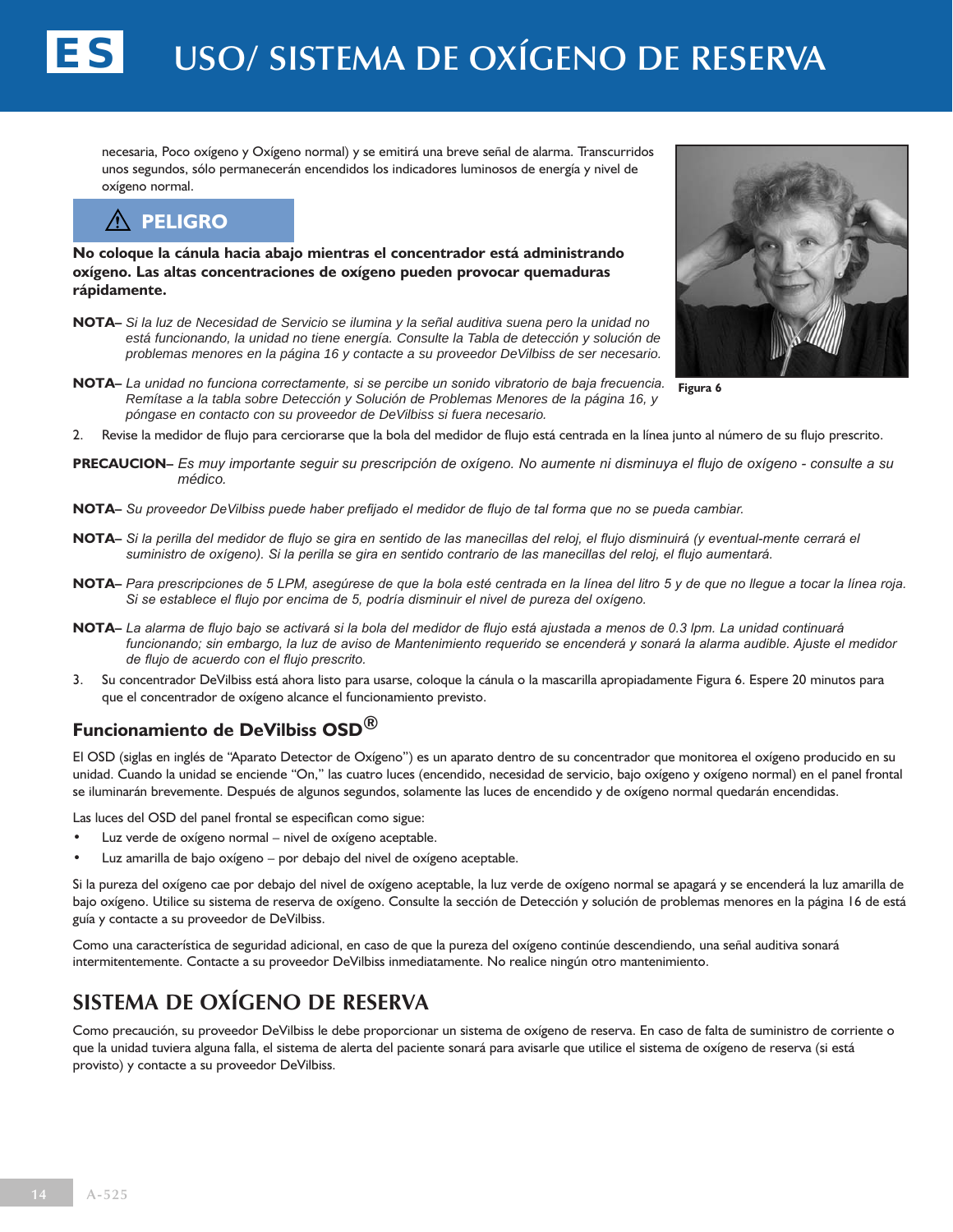

## **Cuidado de su DeVilbiss Concentrador de Oxígeno**

**NOTA–** *No use lubricantes, aceites ni grasas.*

**ADVERTENCIA**

**Antes de realizar los procedimientos de limpieza apague la unidad "Off."**

#### **Humidificador de oxígeno (Botellas reusables)**

Si su médico le ha prescrito humidificación, limpie la botella del humidificador diariamente. Siga las instrucciones que le provee el fabricante. Si no se proporcionaron las instrucciones de limpieza, siga los siguientes pasos:

- 1. Lave el humidificador en una solución de agua caliente y detergente lavaplatos Figura 7.
- 2. Remoje el humidificador en una solución de una parte de vinagre blanco con tres partes de agua caliente durante 30 minutos Figura 8. Esta solución actúa como un agente germicida.
- 3. Enjuáguelo bien con agua caliente del grifo y llénelo con agua destilada Figura 9 para usarlo. No llene en exceso.

#### **Cánula, Mascarilla y Tubos**

Limpie y reemplace la cánula, mascarilla y tubos como le ha enseñado su proveedor DeVilbiss.

#### **Filtro de Aire y Conector de Salida de Oxígeno**

El filtro de aire y el conector deben limpiarse por lo menos una vez a la semana. Para limpiarlos, siga los pasos siguientes:

- 1. Quite el filtro de aire, ubicado en la parte posterior de la unidad. Quite el conector de salida del oxígeno (si se usa).
- 2. Lávelos en una solución de detergente y agua tibia. Figura 10.
- 3. Enjuague bien con agua tibia del grifo y seque con una toalla. El filtro debe estar completamente seco antes de reinstalarlo.

**PRECAUCION–** *Para prevenir que el producto se dañe, no trate de hacer funcionar la unidad sin el filtro de aire o cuando el filtro está aún húmedo.*

#### **Cubierta Exterior**

## **ADVERTENCIA**

**Para evitar un choque eléctrico no quite la cubierta del concentrador. Solamente un técnico calificado de DeVilbiss debe quitar la cubierta. No aplique el líquido directamente en la cubierta ni utilice ningún solvente derivado del petróleo o agentes limpiadores.**

**No se recomienda utilizar productos químicos fuertes (incluido el alcohol). Si es necesario realizar una limpieza con agentes bactericidas, se deberá utilizar un producto que no contenga alcohol para evitar daños involuntarios.**

Limpie la cubierta exterior del concentrador usando un paño o esponja humedecida con un limpiador de uso doméstico suave y séquela.

## **Detección y solución de problemas**

La tabla siguiente para la detección y solución de problemas lo ayudará a analizar y corregir malfuncionamientos menores del concentrador de oxígeno. Si los procedimientos sugeridos no ayudan, utilice su sistema de oxígeno de reserva y llame a su proveedor DeVilbiss de cuidado en el hogar. No realice ningún otro mantenimiento.



**Para evitar el riesgo de choque eléctrico, no quite la cubierta. Solamente un técnico calificado de DeVilbiss de cuidado en el hogar debe quitarla.**



**Figura 7**



**Figura 8**



**Figura 9**



**Figura 10**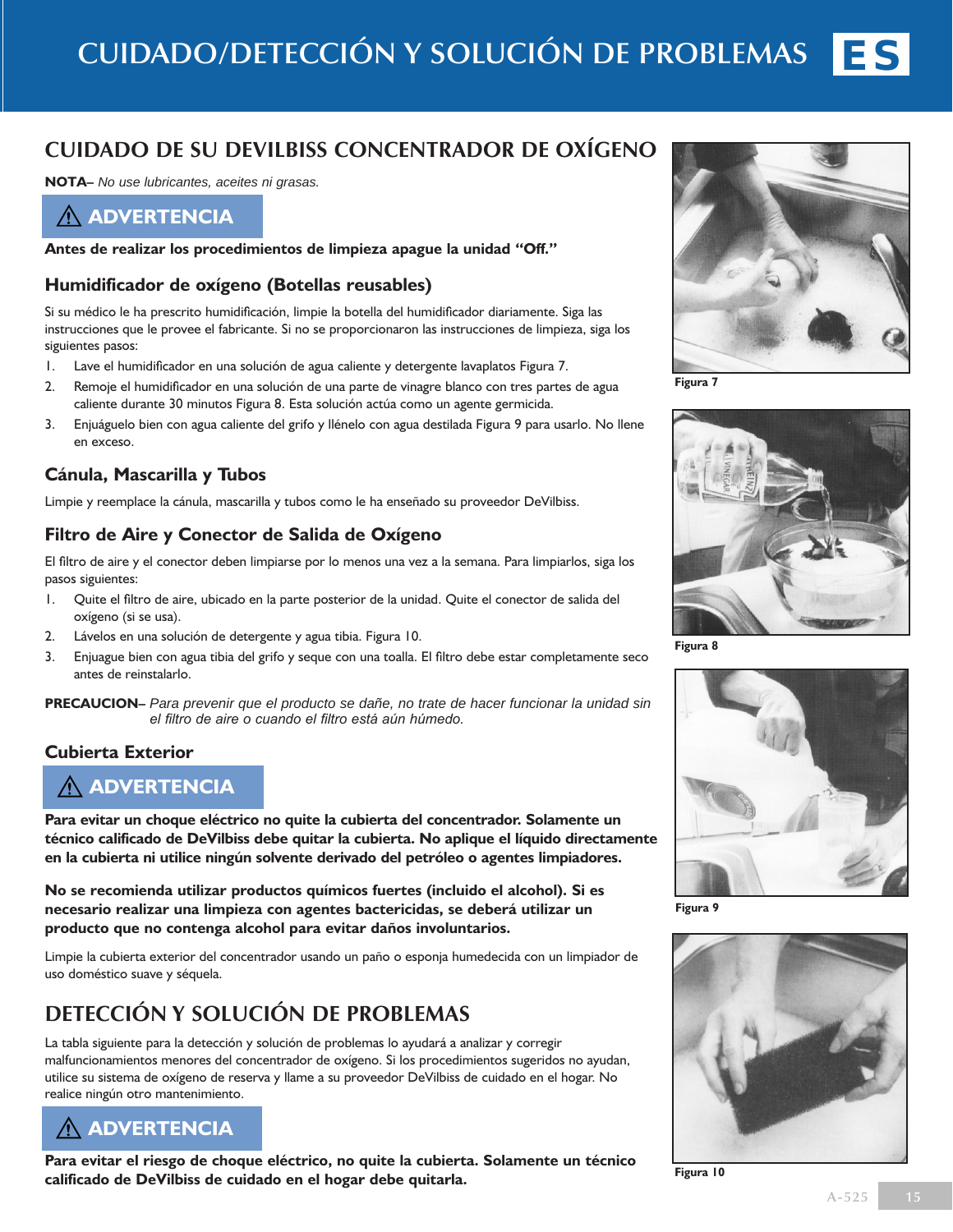#### **Tabla de detección y solución de problemas menores**

| <b>SINTOMA</b>                                                                                                                                                                                               | <b>CAUSA POSIBLE</b>                                                                                | <b>SOLUCIÓN</b>                                                                                                                                                                                                                                                                                                                              |
|--------------------------------------------------------------------------------------------------------------------------------------------------------------------------------------------------------------|-----------------------------------------------------------------------------------------------------|----------------------------------------------------------------------------------------------------------------------------------------------------------------------------------------------------------------------------------------------------------------------------------------------------------------------------------------------|
| A. La unidad no funciona. La luz de encendido<br>está apagada cuando el interruptor de<br>encendido está encendido. La alarma audible<br>está sonando y la luz de necesidad de<br>servicio está parpadeando. | I. El cordón de suministro no está<br>apropiadamente conectado en el<br>tomacorriente de la pared.  | I. Revise la conexión en el tomacorriente de<br>pared. En unidades a 230 voltios, compruebe<br>también la conexión a la red eléctrica en la<br>parte posterior de la unidad.                                                                                                                                                                 |
|                                                                                                                                                                                                              | 2. El tomacorriente no pasa corriente.                                                              | 2. Revise el cortacircuitos de su casa y<br>reactívelo si es necesario. Use un<br>tomacorriente diferente si ocurre de nuevo.                                                                                                                                                                                                                |
|                                                                                                                                                                                                              | 3. El cortacircuitos del concentrador de<br>oxígeno está activado.                                  | 3. Pulse el botón de reposición del cortacicuitos<br>del concentrador ubicado debajo del<br>interruptor de encendido. Use un<br>tomacorriente diferente si ocurre de nuevo.<br>Si las soluciones anteriores no funcionan,<br>contacte a su proveedor DeVilbiss.                                                                              |
| B. La unidad funciona, la luz de encendido está<br>encendida cuando el interruptor de                                                                                                                        | I. El filtro de aire está bloqueado.                                                                | I. Revise el filtro de aire. si el filtro está sucio,<br>lávelo siguiendo las instrucciones de limpieza                                                                                                                                                                                                                                      |
| encendido está encendido "On." La luz de<br>necesidad de servicio está encendida. Alarma<br>auditivo puede sonar.                                                                                            | 2. El escape está bloqueado.                                                                        | de la página 15.<br>2. Revise el área del escape; asegúrese que no<br>hay nada que obstruya el escape de la<br>unidad.                                                                                                                                                                                                                       |
|                                                                                                                                                                                                              | 3. Cánula, mascarilla facial o los tubos de<br>oxígeno están bl queados o defectuosos.              | 3. Quite la cánula o la mascarilla facial. Si el flujo<br>se restaura apropiadamente, limpie o<br>reemplace en caso necesario. Desconecte los<br>tubos de oxígeno de la salida de oxígeno. Si<br>el flujo se restaura apropiadamente, revise<br>que los tubos de oxígeno no estén obstruidos<br>ni doblados, reemplácelos en caso necesario. |
|                                                                                                                                                                                                              | 4. La botella del humidificador está bloqueada o<br>defectuosa.                                     | 4. Quite el humidificador de la salida de<br>oxígeno. Si se obtiene un flujo apropiado,<br>limpie o reemplace el humidificador.                                                                                                                                                                                                              |
|                                                                                                                                                                                                              | 5. El medidor de flujo está prefijado demasiado<br>bajo.                                            | 5. Prefije el medidor de flujo al valor prescrito.<br>Si las soluciones anteriores no funcionan,<br>contacte a su proveedor DeVilbiss.                                                                                                                                                                                                       |
| C. La unidad está en funcionamiento, el piloto<br>de la corriente se enciende cuando se<br>acciona el interruptor, y se percibe un sonido<br>vibratorio de baja frecuencia.                                  |                                                                                                     | I. Apague su unidad "Off." Utilice su sistema de<br>oxígeno de reserva y contacte a su<br>proveedor DeVilbiss inmediatamente.                                                                                                                                                                                                                |
| D. Ambas luces, verde de oxígeno normal y<br>amarilla de bajo oxígeno están encendidas o<br>apagadas.                                                                                                        | I. Malfuncionamiento del OSD.                                                                       | 1. Contacte a su proveedor DeVilbiss.                                                                                                                                                                                                                                                                                                        |
| E. La luz amarilla de bajo oxígeno está<br>encendida o la luz amarilla de bajo oxígeno<br>está encendida y la señal auditiva está<br>sonando intermitentemente.                                              | I. El medidor de flujo no está prefijado<br>apropiadamente.<br>2. El filtro de aire está bloqueado. | I. Asegúrese que el medidor de flujo esté<br>apropiadamente prefijado al valor prescrito.<br>2. Revise el filtro de aire. Si el filtro está sucio,<br>lávelo siguiendo las instrucciones de limpieza                                                                                                                                         |
|                                                                                                                                                                                                              | 3. El escape está bloqueado.                                                                        | de la página 15.<br>3. Revise el área del escape; cerciórese que<br>nada obstruye el escape de la unidad.<br>Si las soluciones anteriores no funcionan,<br>contacte a su proveedor DeVilbiss.                                                                                                                                                |
| F. La luz de Necesidad de Servicio Rojo está<br>iluminada y está sonando una alarma audible<br>intermitente.                                                                                                 | I. El medidor de flujo no está prefijado<br>apropiadamente.<br>2. El filtro de aire está bloqueado. | I. Asegúrese que el medidor de flujo esté<br>apropiadamente prefijado al valor prescrito.<br>2. Revise el filtro de aire. Si el filtro está sucio,<br>lávelo siguiendo las instrucciones de limpieza                                                                                                                                         |
|                                                                                                                                                                                                              | 3. El escape está bloqueado.                                                                        | de la página 15.<br>3. Revise el área del escape; cerciórese que<br>nada obstruye el escape de la unidad.<br>Si las soluciones anteriores no funcionan,<br>contacte a su proveedor DeVilbiss.                                                                                                                                                |
| G. Si ocurren otros problemas en su<br>concentrador de oxígeno.                                                                                                                                              |                                                                                                     | 1. Apague su unidad "Off." Utilice su sistema de<br>oxígeno de reserva y contacte a su<br>proveedor DeVilbiss inmediatamente.                                                                                                                                                                                                                |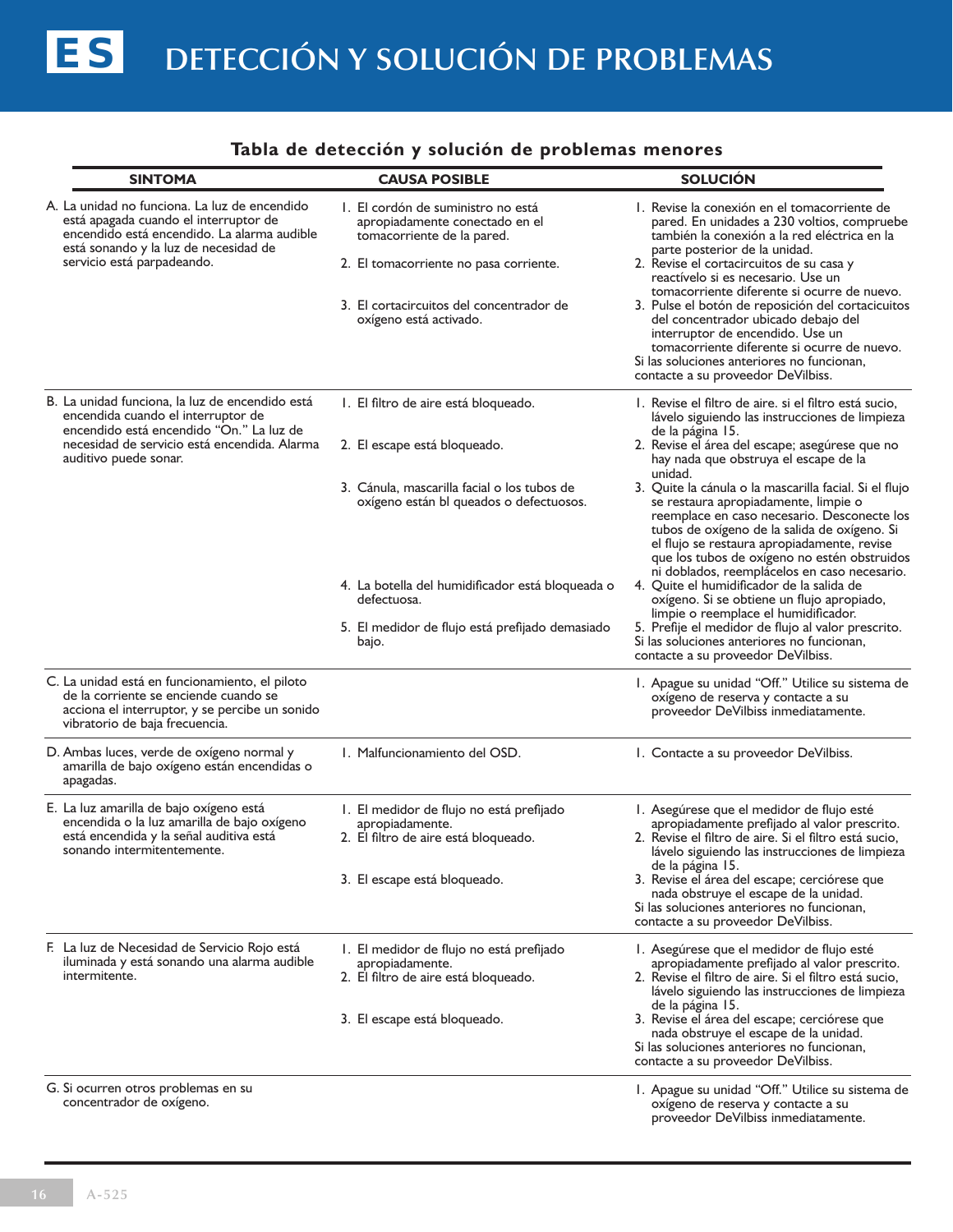## **Especificaciones**

| <b>SERIE DE 5 LITROS DE DEVILBISS</b>                                                                         |                                                                                                                                                   |  |
|---------------------------------------------------------------------------------------------------------------|---------------------------------------------------------------------------------------------------------------------------------------------------|--|
| Número de Catálogo                                                                                            | 525DS                                                                                                                                             |  |
| Rapidez de Suministro (Velocidades de<br>suministro más bajas disponibles para<br>aplicaciones de flujo bajo) | $I$ to 5 LPM                                                                                                                                      |  |
| Flujo Máximo Recomendado<br>(presión de salida nominal de cero y 7 kPa)                                       | 5 LPM                                                                                                                                             |  |
| Presión de Salida                                                                                             | 8.5 psig (58.6 kPa)                                                                                                                               |  |
| <b>Clasificaión Eléctricos</b>                                                                                | 115 V, 60 Hz, 3.3 Amp                                                                                                                             |  |
| Rango de Voltaje de Operación                                                                                 | $97-127$ V $\sim$ , 60 Hz                                                                                                                         |  |
| Porcentaje de Oxigeno                                                                                         | $1-5$ LPM = 93% $\pm$ 3%                                                                                                                          |  |
| <b>Altitud de Operación</b><br>(probado solamente a 21°C)<br>0-1500 M (0-4921 ft)                             | A través el rango de voltaje::<br>No dismunuye el rendimiento                                                                                     |  |
| 1500-4000 M (4921-13123 ft)                                                                                   | Probado a voltaje nominal solamente:<br>No dismunuye el rendimiento.                                                                              |  |
| Ambiente de Operación*<br>De 5°C a 40°C, rango de<br>humedad de 10% a 95%                                     | No hay degradación del rendimiento a lo largo<br>del rango de voltaje de funcionamiento                                                           |  |
| Consumo de Energia                                                                                            | 310 Watts Average<br>275 vatios a 2.5 lpm y niveles menores                                                                                       |  |
| Peso                                                                                                          | 16.3. Kilograms (36 lbs.)                                                                                                                         |  |
| Nivel de Ruido (ISO 8359:1996 de<br>la parte anterior)                                                        | 48 dbA promedio total**                                                                                                                           |  |
| <b>Dimensiones</b>                                                                                            | $24.5$ "H x 13.5"W x 12"D (62.2 x 34.2 x 30.4 cm)                                                                                                 |  |
| Válvula de Alivio de Presión                                                                                  | 40 psig ± 5psig (276 kPa ± 34.5 kPa)                                                                                                              |  |
| Sistema de Operación                                                                                          | Oscilación de Presión / Cronometrada                                                                                                              |  |
| El indicador visible de "Oxigeno bajo"<br>se activará al nivele siguiente                                     | $84% + 2%$<br>(La alarma sonora alertará cuando haya un 75% aproximadamente.<br>A menos de 60%, la luz roja de "servicio requerido" se activará.) |  |
| <b>Condiciones de Amacenamiento</b>                                                                           | De -40°C a 70°C, rango de humedad de 10% a 100%, incluir condensación                                                                             |  |
| Clase y Tipo de Equipo                                                                                        | Equipo de Clase II con Aislamiento Doble<br>Parte Aplicada de Tipo B<br>个                                                                         |  |
| Organo de Aprobación y<br>Norma de Seguridad                                                                  | CSA<br>CAN/CSA-C22.2 No. 601.1-M90                                                                                                                |  |
| Acatamiento de EMC a:                                                                                         | $EN60601 - 1 - 2$                                                                                                                                 |  |

\*Nota: El desempeño del ASO de 5° C a 40° C, 95% H.R., voltaje de paso en el 525DS verificado a 670m. Especificaciones sujetas a combio sin previo aviso.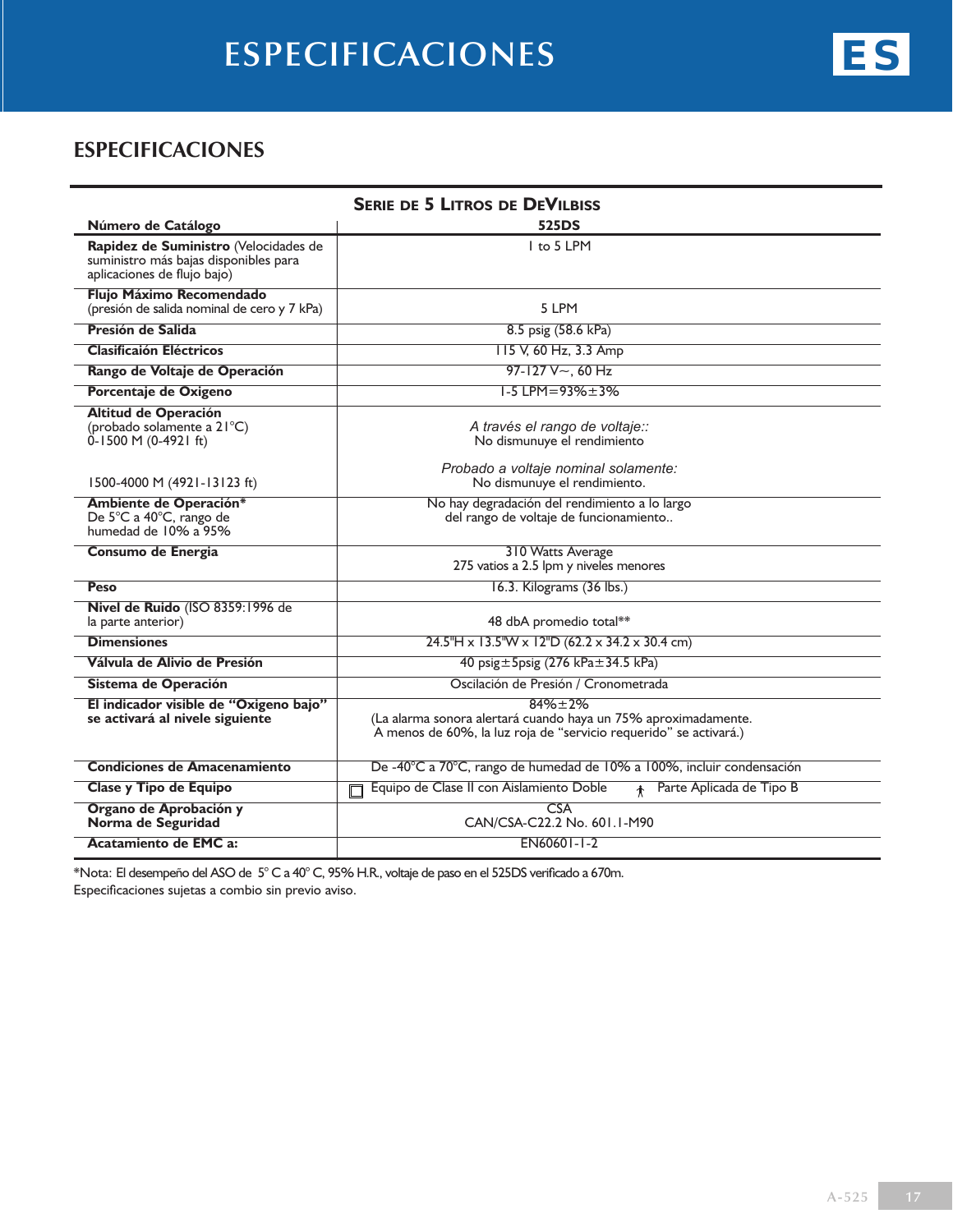

# **indice**

## **Table Des Matières**

**ATTENTION***– En vertu de la Loi fédérale américaine, la vente de cet appareil n'est autorisée que par un médecin ou sur ordonnance de ce dernier.*

INDICATIONS THÉRAPEUTIQUES– Le "Concentrateur d'oxygène DeVilbiss" est conçu pour être utilisé comme concentrateur d'oxygène, pour administrer un supplément d'oxygène de faible débit à des fins thérapeutiques à domicile, aux foyers de soins infirmiers, aux installations et services de soins aux patients etc.

## **avertissement**

**Dans certaines circonstances, l'oxygénothérapie peut être dangereuse. L'obtention de conseils médicaux est recommandée avant d'utiliser le concentrateur d'oxygéne.**

#### **Renseignements relatifs au médecin**

| Téléphone:                                                                                                                                                                     |                                |
|--------------------------------------------------------------------------------------------------------------------------------------------------------------------------------|--------------------------------|
| Adresse:                                                                                                                                                                       |                                |
| Renseignements relatifs à la prescription                                                                                                                                      | <b>Augmenter</b>               |
|                                                                                                                                                                                |                                |
| Litres d'oxygène par minute                                                                                                                                                    |                                |
| Utilisation quotidienne d'oxygène:                                                                                                                                             |                                |
| Minutes                                                                                                                                                                        | $5 - -5$                       |
|                                                                                                                                                                                |                                |
| Concentrateur d'oxygène DeVilbiss  OSD Numéro de série:                                                                                                                        |                                |
| Données sur le prestataire de service                                                                                                                                          |                                |
| Nom de la personne qui a installé l'appareil: en entre la contrattue de la personne de la personne del personne                                                                |                                |
| Ce guide d'instructions a été révisé en ma présence et j'ai reçu les directives sur l'utilisation sécuritaire et les soins<br>à apporter au concentrateur d'oxygène DeVilbiss. | ()— — (1<br>LPM O <sub>2</sub> |

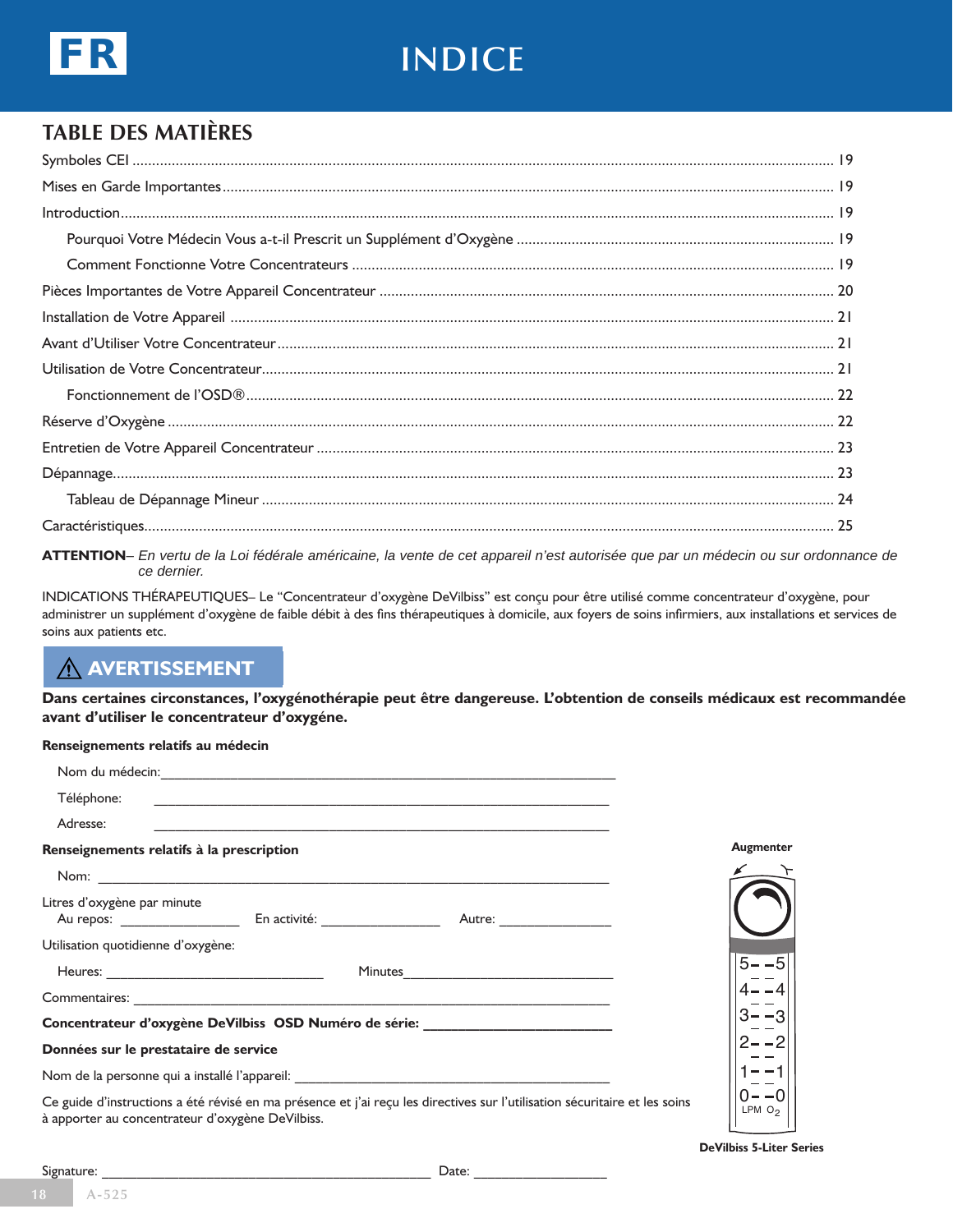#### **SYMBOLeS cei**

| Pièce appliquée de Type B<br>Arrêt<br>Marche                                                       | <b>REF</b><br><b>SN</b> | Catalogue/<br>Numéro de                   |
|----------------------------------------------------------------------------------------------------|-------------------------|-------------------------------------------|
| Risque de décharge électrique.<br>Ne pas ouvrir<br>Attention, consulter le guide<br>d'instructions |                         | Courant al<br>Double Iso<br>Réinitialisat |

#### 'Numéro de modèle e sérier

ternatif dation tion

## DANGER– NE PAS FUMER

Cet appareil contient des équipements électriques et/ou électroniques qui doivent être recyclés conformément à la Directive 2002/96/CE – Déchets d'équipements électriques et électroniques (DEEE).

# **Mises en garde importantes**

Veuillez lire entièrement le guide avant d'utiliser votre concentrateur DeVilbiss. Les renseignements importants sont précédés des termes suivants afin d'attirer votre attention:

**DANGER Informations d'identification des dangers susceptibles de provoquer des blessures graves ou un accident mortel. AVERTISSEMENT Mesures de sécurité en cas de dangers pouvant entraîner une blessure grave.**

**ATTENTION** *Renseignements visant à prévenir tout dommage à l'appareil.*

**REMARQUE** *Veuillez apporter une attention particulière à ces renseignements.*

Les mises en garde importantes sont mentionnées dans ce guide; faites particulièrement attention aux renseignements relatifs á la sécurité.

## **LIRE TOUTES LES INSTRUCTIONS AVANT L'UTILISATION. CONSERVER CES INSTRUCTIONS.**

## **Introduction**

Ce guide vous familiarisera avec le concentrateur d'oxygène DeVilbiss. Prenez le temps de bien lire et comprendre ce guide avant d'utiliser votre appareil. Les mises en garde importantes sont mentionnées dans ce guide; faites particuliérement attention aux renseignements relatifs á la sécurité. Contactez votre fournisseur d'appareils médicaux si vous avez d'autres questions.

## **avertissement**

**Pour votre propre sécurité, le concentrateur d'oxygène doit être utilisé selon la prescription de votre médecin.**

## **DANGER**

**L'oxygène peut brûler rapidement. Ne fumez pas lorsque votre concentrateur d'oxygène est en marche ou si vous êtes près d'une personne qui a recours à une thérapie d'oxygène. Ne l'utilisez pas à moins de 5 pieds (1,6m) d'objets qui sont chauds ou qui font des étincelles ou de sources de flammes vives.**

#### **Pourquoi votre médecin vous a-t-il prescrit un supplément d'oxygène**

De nos jours un grand nombre de personnes sont victimes de maladies cardiaques, pulmonaires ou d'autres maladies respiratoires. La plupart de ces personnes peuvent bénéficier d'une thérapie de supplément d'oxygène. Votre corps requiert un apport régulier d'oxygène pour bien fonctionner. Votre médecin vous a prescrit un supplément d'oxygène parce que l'air de la pièce ne vous fournit pas suffisamment d'oxygène. Le supplément d'oxygène augmentera la quantité d'oxygène que recevra votre corps.

Le supplément d'oxygène ne crée pas de dépendance. Votre médecin a prescrit un débit précis d'oxygène pour diminuer des symptômes tels que des maux de tête, de la fatigue ou une irritabilité accrue. Si ces symptômes persistent une fois que vous avez commencé votre programme de supplément d'oxygène, veuillez consulter votre médecin.

## **Comment fonctionne votre Concentrateurs d'oxygène DeVilbiss**

Les concentrateurs d'oxygène sont les sources de supplément d'oxygène les plus fiables, efficaces et pratiques disponibles sur le marché. Le concentrateur est électrique. L'appareil sépare l'oxygène de l'air de la pièce; par conséquent, le supplément d'oxygène distribué par le port d'oxygène est d'une plus grande pureté. Même si le concentrateur filtre l'oxygène de la pièce, il n'affectera pas le volume normal d'oxygène de votre pièce.

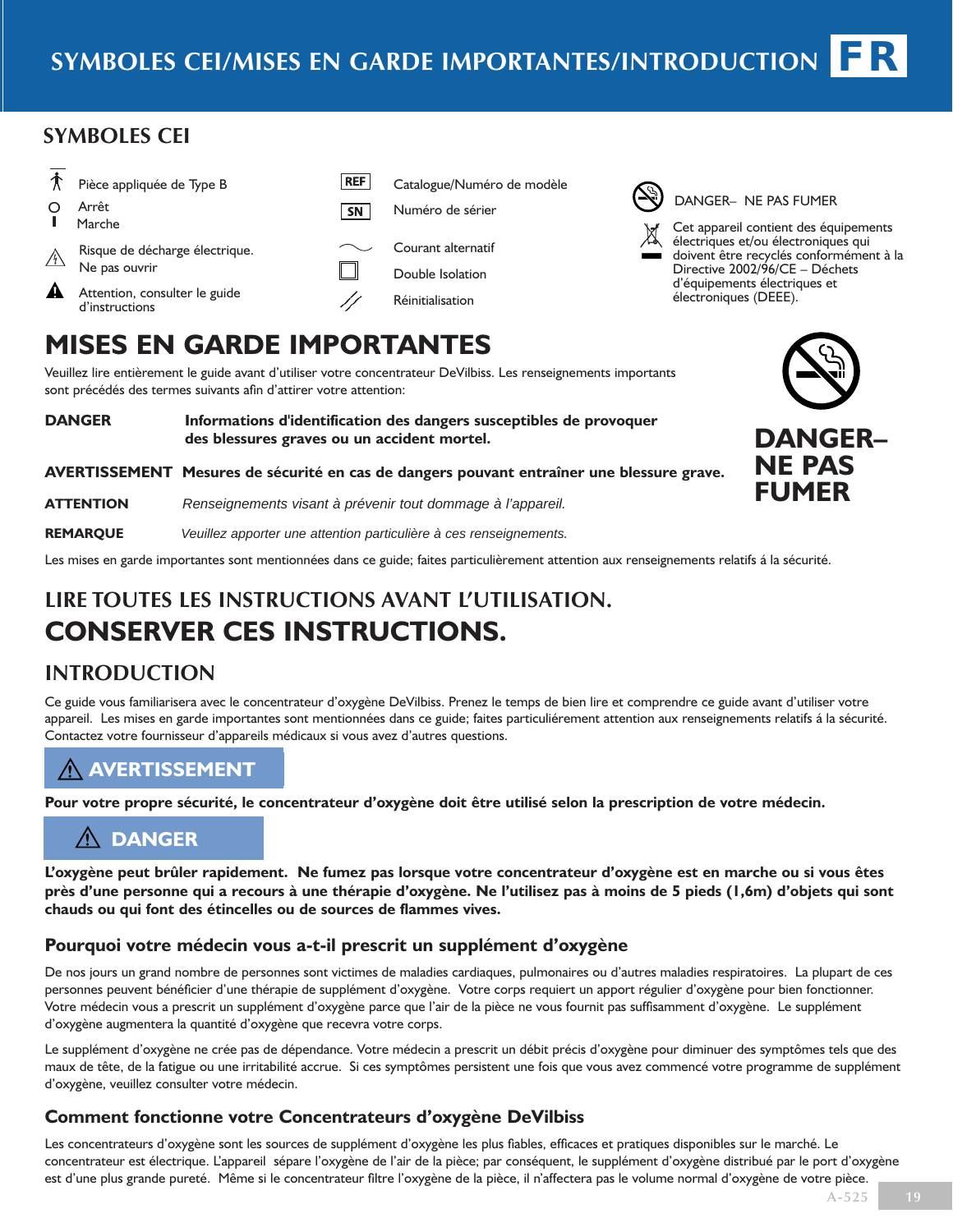## **Pièces importantes de votre appareil Concentrateur**

Veuillez prendre le temps de vous familiariser avec votre concentrateur d'oxygène DeVilbiss avant de l'utiliser.

#### **Partie avant**

- 1. Instructions d'utilisation
- 2. Voyant vert s'allume lorsque l'appareil est en marche.
- 3. Interrupteur d'alimentation

 $\vert$  = ON  $O = OFF$ 

- 4. Bouton du débitmètre
- 5. Débitmètre
- 6. Disjoncteur Remet l'appareil sous tension après une surcharge électrique.
- 7. Sortie d'oxygène l'oxygène est dispersée par ce port.
- 8. Niveau normal d'oxygène (voyant vert) (voir page 22).
- 9. Bas niveau d'oxygène (Voyant jaune) (voir page 22).
- 10. Voyant Rouge "Service Required" Contactez votre prestataire si le voyant est allumé.

#### **Vue arrière**

- 11. Mises en garde importantes
- 12. Poignée
- 13. Échappement
- 14. Cordon d'alimentation et/ou Connexion CEI.
- 15. Cordon électrique
- 16. Filtre à air Empêche la saleté, la poussière et les flocons de poussière de pénétrer dans votre appareil.

#### **Accessoires**

Les accessoires ci-dessous sont approuvés pour être utilisés avec les concentrateurs d'oxygène de DeVilbiss:

| Tube à oxygène (jetable): |  |
|---------------------------|--|
|                           |  |
|                           |  |
|                           |  |
|                           |  |

**Remarque–** *L'utilisation de certains humidificateurs et accessoires non mentionnés ci-dessus peut nuire au rendement du concentrateur d'oxygène.*

**Remarque–** *Il est autorisé de placer une tubulure d'une longueur maximale de 50 pieds (15 mètres) et une canule de 7 pieds (2,1 mètres) ainsi qu'un humidificateur (bulles) entre le concentrateur et le patient.*



**Figure 1**



**Figure 2**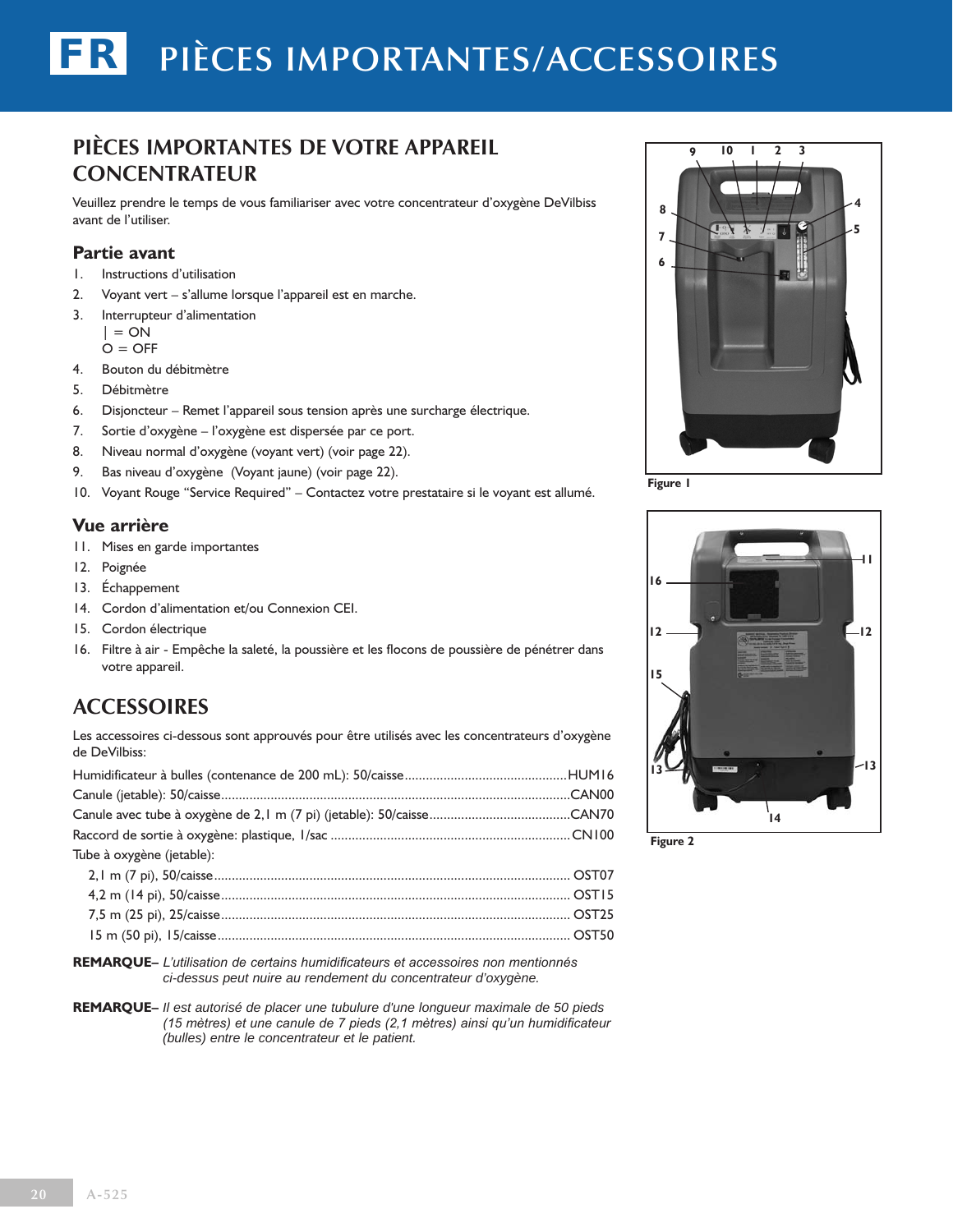

#### **Installation de votre appareil Concentrateur d'oxygène**

1. Placez votre concentrateur d'oxygène dans la pièce où vous consacrez la plupart de votre temps.

#### **avertissement**

**Tenez le concentrateur d'oxygène à au moins 1,6 mètre (5 pieds) d'objets qui sont chauds ou qui font des étincelles ou de sources de flammes vives.**

- **Remarque–** *Ne branchez pas votre appareil à une sortie électrique commutée par un interrupteur mural. Aucun autre appareil électrique ne devrait être branché dans la prise de courant murale.*
- 2. Placez votre appareil à au moins 16cm des murs, draperies ou de tout autre objet qui pourrait nuire au débit entrée/sortie de votre concentrateur d'oxygène. Le concentrateur d'oxygène devrait être placé de façon telle à éviter les produits polluants ou les vapeurs.

#### **Avant d'utiliser votre concentrateur**

- 1. Avant d'utiliser votre appareil, assurez-vous de toujours vérifier si le filtre à air (situé à l'arrière de votre appareil) est propre. La procédure de nettoyage de ce filtre est traité à la section Entretien de votre appareil concentrateur à la page 23.
- 2. Fixez les accessoires d'oxygène appropriés à la sortie d'oxygène.

#### **Connexion du tube d'oxygène:**

- a. Vissez le raccord de sortie à oxygène à la sortie à oxygène.
- b. Attachez le tube à oxygène directement au raccord Figure 3.

#### **Connexion du tube d'oxygène à l'humidificateur:**

Si votre médecin a inclus un humidificateur dans votre thérapie, veuillez suivre les étapes suivantes:

- a. Remplissez la bouteille de l'humidificateur avec de l'eau distillée. Évitez de trop remplir. (Si vous utilisez une bouteille pré-remplie, passez à la lettre b.)
- b. Vissez l'écran papillon situé sur le dessus de la bouteille de l'humidificateur à la sortie d'oxygène afin que la bouteille soit suspendue Figure 4. Assurez-vous qu'elle est bien serrée.
- c. Fixez le tube d'oxygène directement au raccord de sortie de la bouteille de l'humidificateur Figure 5.
- 3. Votre médecin vous a prescrit soit une canule nasale ou un masque facial. Dans la plupart des cas, ils sont déjà attachés au tube d'oxygène. Dans le cas contraire, veuillez suivre les directives du fabricant.
- 4. Retirez complètement le cordon d'alimentation de l'appareil. Assurez-vous que l'interrupteur d'alimentation est en position "Off" et insérez la fiche dans la prise murale. L'appareil est doté d'une double isolation pour protège contre tout choc électrique.
- **remarque–** *(Appareils à 115 volts seulement) Le concentrateur est muni d'une prise polarisée (une lame est plus large que l'autre) afin de réduire le risque d'électrocution. Cette fiche est conçue pour s'insérer dans une sortie à sens unique seulement. N'essayez pas de dévier cet élément de sécurité.*

#### **avertissement**

**Une utilisation inadéquate du cordon d'alimentation et des prises peut causer un incendie ou d'autres dangers de nature électrique. N'utilisez pas l'appareil si le cordon d'alimentation est endommagé.**

#### **Utilisation de votre Concentrateur**

#### **DANGER**

**L'oxygène peut brûler rapidement. Ne fumez pas lorsque votre concentrateur d'oxygène est en marche ou si vous êtes près d'une personne qui a recours à une thérapie d'oxygène. Maintenez le concentrateur à un minimum de 5 pieds (1,6 m) de la chaleur, des objets provoquant des étincelles ou de toute source inflammable à air libre.**





**Figure 3**



**Figure 4**



**Figure 5**

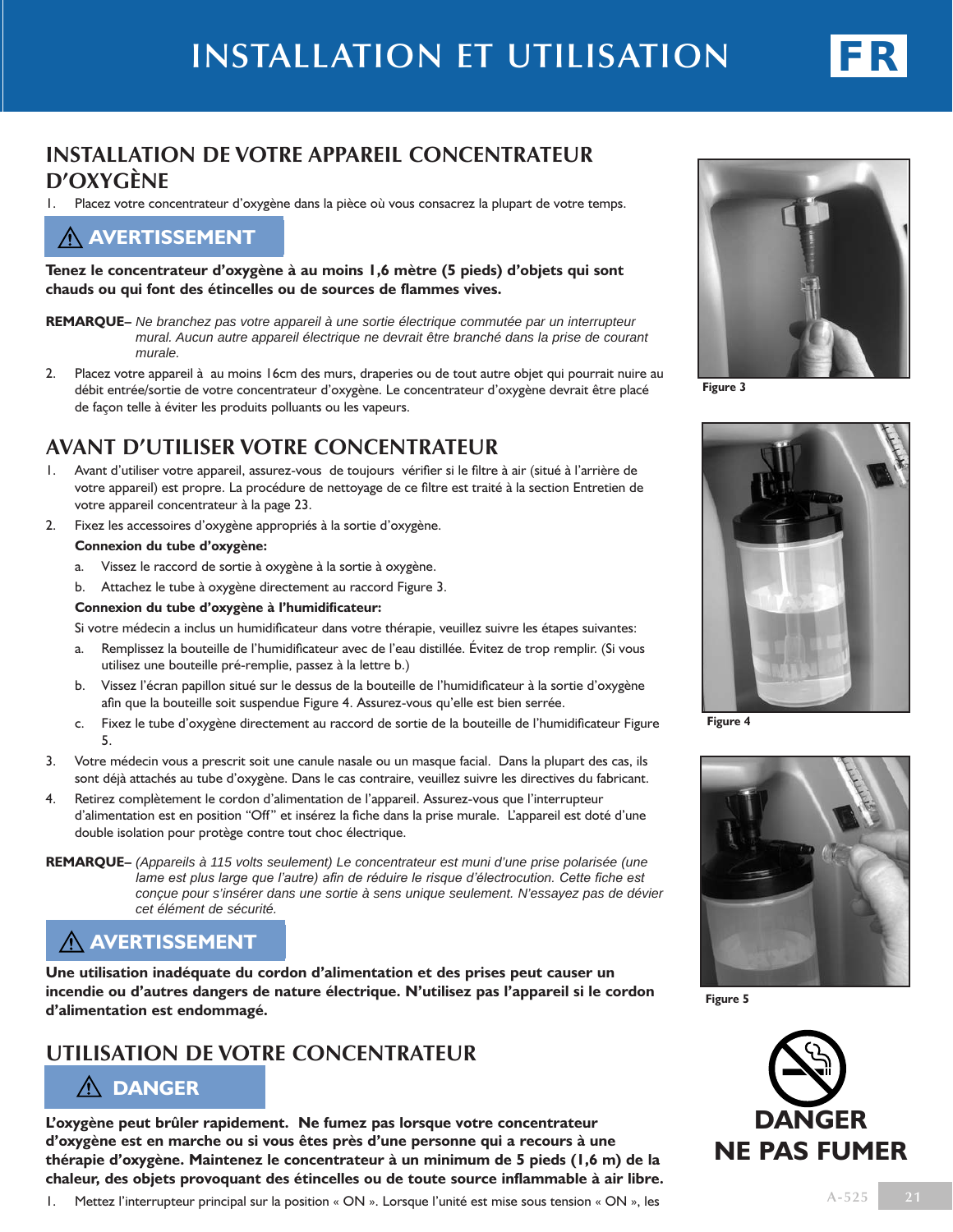# **Utilisation/Réserve d'oxygène**

quatre voyants du panneau avant (sous tension, entretien nécessaire, seuil bas d'oxygène et oxygène normal) s'allument brièvement et le signal sonore retentit brièvement. Au bout de quelques secondes, seuls les voyants sous tension et oxygène normal restent allumés. L'utilisation de produits chimiques corrosifs (y compris l'alcool) est déconseillée.

## **DANGER**

FR

**Ne posez pas la canule à plat pendant que le concentrateur fournit de l'oxygène. Une concentration élevée d'oxygène peut causer une inflammation rapide.**

- **Remarque–** *Si le témoin "Service Required" s'allume et qu'on entend l'alarme sonore sans que*  l'appareil fonctionne, cela signifie que l'appareil n'est pas alimenté en courant. Se reporter *au Tableau de Dépannage Mineur à la page 24 et, si nécessaire, contacter le fournisseur DeVilbiss.*
- **Remarque–** *Si un son audible basse fréquence est détecté, l'appareil ne fonctionne pas de manière appropriée. Reportez-vous au tableau de dépannage mineur page 24 ou contactez votre fournisseur d'appareils DeVilbiss.*
- 2. Vérifiez le débitmètre pour vous assurer que la bille du débitmètre est centrée sur la ligne près du niveau prescrit.
- **ATTENTION–** *Il est primordial de suivre le niveau d'oxygène prescrit. N'augmentez pas ou ne diminuez pas le débit d'oxygène. Consultez votre médecin.*
- **REMARQUE–** *Il est possible que votre fournisseur DeVilbiss ait pré-réglé le débitmètre de façon à ce qu'il ne puisse pas être ajusté.*
- **REMARQUE–** *Si le bouton du débitmètre est tourné dans le sens des aiguilles d'une montre, le débit diminue (se coupera éventuellement). Si le bouton est tourné dans le sens contraire des aiguilles d'une montre, le débit augmente.*
- **REMARQUE–** *Pour un débit prescrit de 5 L/m, veillez à centrer la bille sur la ligne 5 litres ; la bille ne doit pas toucher la ligne rouge. Un réglage pour un débit supérieur à 5 peut diminuer le niveau de pûreté de l'oxygène.*
- **REMARQUE–** *L'alarme de faible débit s'active si la bille du débitmètre est réglée à moins de 0,3 lpm. L'appareil continuera à fonctionner, cependant, l'indicateur d'entretien nécessaire s'allume accompagné d'une alarme sonore. Réglez le débitmètre en fonction du débit prescrit.*
- 3. Vous pouvez maintenant utiliser votre concentrateur DeVilbiss. Assurez-vous de bien placer la canule ou le masque Figure 6. Donnez 20 minutes au concentrateur d'oxygène pour au'il atteigne son rendement nominal.

#### **Fonctionnement de l'OSD®**

L'OSD (appareil détecteur d'oxygène) est un mécanisme incorporé dans votre concentrateur, qui surveille l'oxygène produit par votre appareil. Lorsque vous mettez votre appareil en marche "On," les quatre voyants (alimentation, entretien, bas niveau d'oxygène et niveau normal d'oxygène) sur le panneau avant s'allument brièvement. Après quelques secondes, seuls les voyants Power (alimentation) et Normal Oxygen (niveau normal d'oxygène) resteront allumés.

Les voyants l'OSD sur le panneau avant sont définis comme suit:

- Le voyant vert Normal Oxygen (Niveau normal d'oxygène)– accepte le niveau d'oxygène.
- Le voyant jaune Low Oxygen (Bas niveau d'oxygène)– Sous le niveau d'oxygène acceptable.

Si la pureté s'oxygène descend sous le niveau thérapeutique jugé acceptable, le voyant vert Normal Oxygen s'éteindra et le vert jaune Low Oxygen s'allumera. Utilisez votre système d'oxygène de réserve. Référez-vous à la section Dépannage mineur concentrateurs munis à la page 24 de ce guide, et contactez votre fournisseur DeVilbiss.

Au cas où le niveau de concentration d'oxygène s'abaisserait davantage, un signal sonore intermittent se déclenchera. Veuillez communiquer immédiatement avec votre fournisseur DeVilbiss. N'essayez pas de solutionner le problème.

## **Réserve d'oxygène**

Comme mesure de précaution, votre fournisseur peut vous fournir une réserve d'oxygène. Si votre concentrateur d'oxygène est interrompu par une panne ou ne fonctionne pas correctement, un avertisseur sonore vous demandera d'utiliser votre système de rechange (si vous en avez un) et de contacter votre prestataire.



**Figure 6**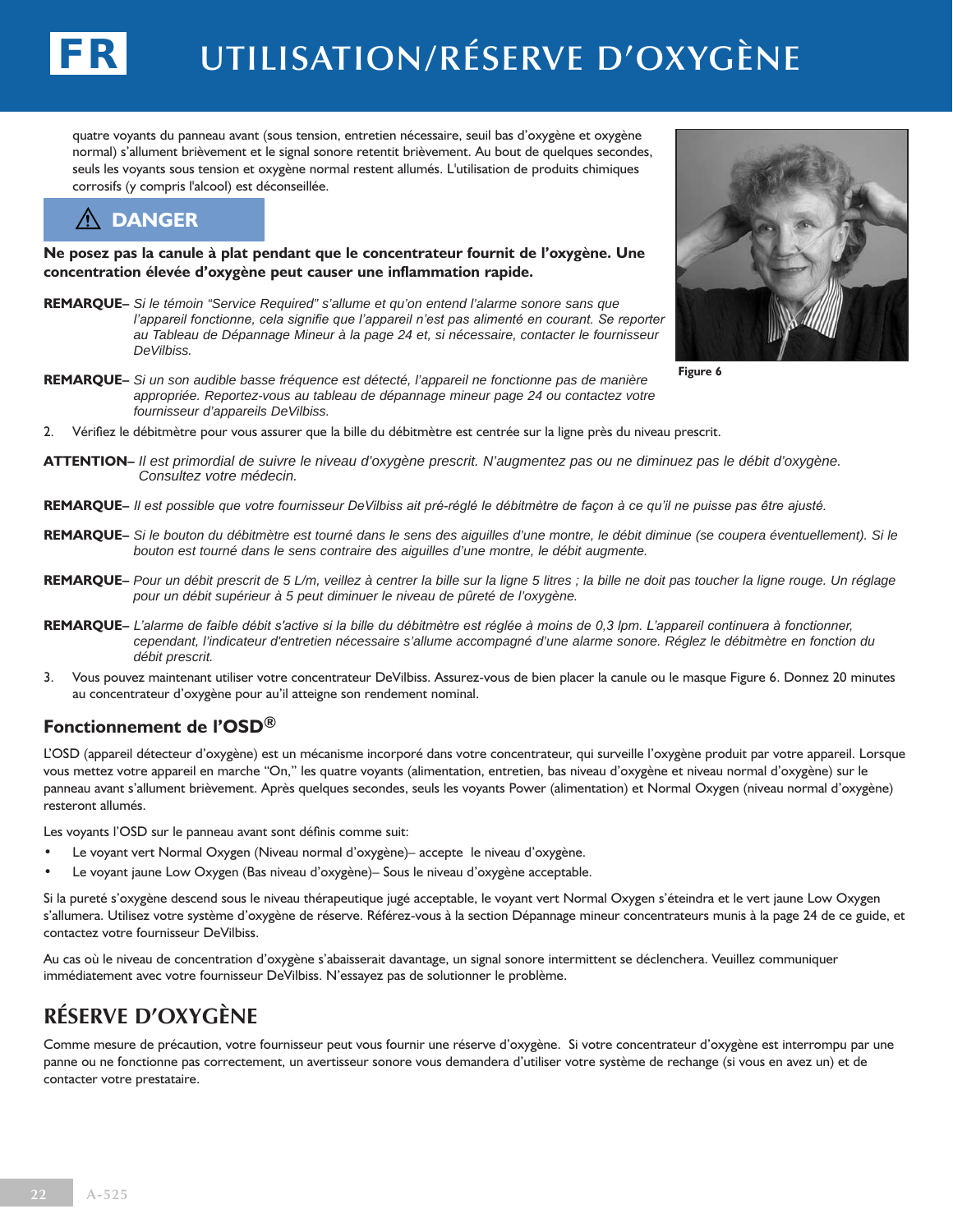# **Entretien/ Dépannage**



**REMARQUE–** *N'utilisez aucun lubrifiant, huile ou graisse.*

#### **avertissement**

**Avant de commencer toute procédure de nettoyage, veuillez mettre l'appareil sur "Off."**

#### **Humidificateur d'oxygène (bouteilles réutilisables)**

Si votre médecin vous a prescrit un humidificateur, nettoyez quotidiennement la bouteille de l'humidificateur. Si aucune directive de nettoyage n'a été fournie, veuillez suivre les étapes suivantes:

- 1. Lavez l'humidificateur avec une solution d'eau chaude et un détergent à vaisselle Figure 7.
- 2. Trempez dans une solution composée d'une partie de vinaigre blanc et trois partie d'eau chaude pendant 30 minutes Figure 8. Cette solution agit comme agent antiseptique.
- 3. Rincez bien sous le robinet d'eau chaude et remplissez à nouveau d'eau distillée Figure 9. Évitez de trop remplir.

#### **Canule, masque ou tube**

Nettoyez et remplacez la canule, le masque et le tube selon les directives de votre fournisseur DeVilbiss.

#### **Filtre à air et raccord de sortie à oxygène**

Le filtre à air et le raccord de sortie à oxygène devraient être nettoyés au moins une fois par semaine. Pour les nettoyer, procédez de la manière suivante :

- 1. Retirez le filtre à air situé à l'arrière de l'appareil. Retirez le raccord de sortie à oxygène (s'il est utilisé).
- 2. Lavez dans une solution d'eau tiède et de détergent Figure 10.
- 3. Rincez bien sous le robinet d'eau chaude et asséchez bien avec une serviette. Assurez-vous que le filtre soit complètement sec avant de l'installer à nouveau.
- **ATTENTION–** *Dans le but de ne pas endommager votre appareil, n'essayez pas de l'utiliser sans le filtre à air ou si le filtre est encore humide.*

#### **Coque Extérieure**

#### **avertissement**

**Pour éviter tout choc électrique, n'enlevez pas le coque du concentrateur. Seul un technicien qualifié de DeVilbiss doit enlever le coque. N'appliquez aucun liquide directement sur le coque ou n'utilisez aucun dissolvant ou agent nettoyant à base de pétrole.** 

**L'utilisation de produits chimiques corrosifs (y compris l'alcool) est déconseillée. Si un nettoyage bactéricide est requis, un produit sans alcool doit être utilisé pour éviter tout endommagement accidentel.**

Nettoyez l'extérieur du coque avec un linge humide ou une éponge et un nettoyant de maison doux, et séchez-le.

## **Dépannage**

Le tableau suivant vous sert de guide pour analyser et corriger les défaillances mineures de votre concentrateur d'oxygène. Si les procédures suggérées ne remettent pas votre appareil en condition normale d'utilisation, utilisez votre réserve d'oxygène et appelez votre fournisseur d'appareils DeVilbiss. N'essayez pas d'effectuer des opérations d'entretien.

## **avertissement**

**Ne retirez pas le coque afin d'éviter tout choc électrique. Le coque ne peut être enlevé que par un technicien DeVilbiss.**



**Figure 7**



**Figure 8**



**Figure 9**







**Figure 10**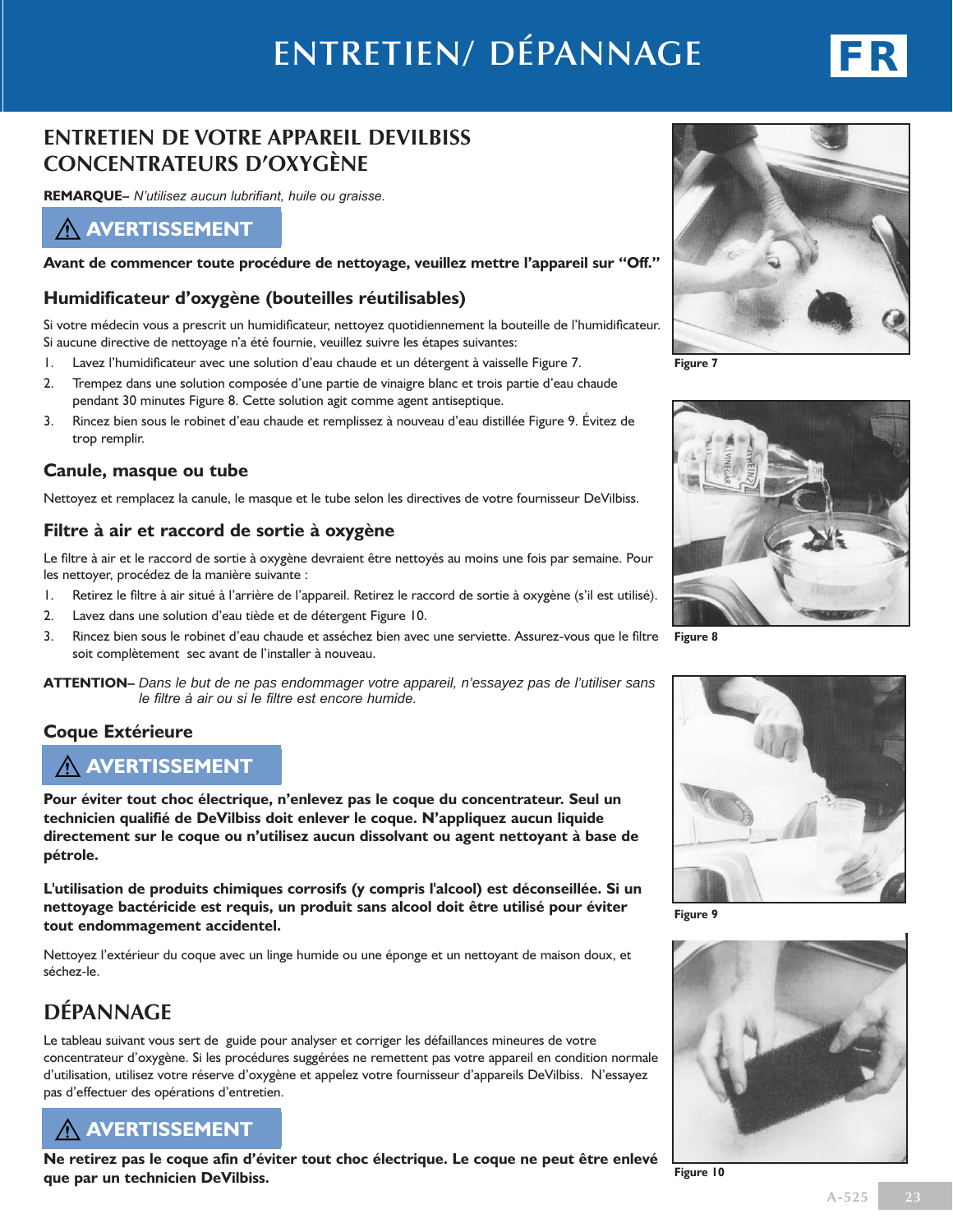

# **Dépannage**

| Tableau de Dépannage Mineur                                                                                                                                                                                 |                                                                                       |                                                                                                                                                                                                                                                                                                                                          |  |  |
|-------------------------------------------------------------------------------------------------------------------------------------------------------------------------------------------------------------|---------------------------------------------------------------------------------------|------------------------------------------------------------------------------------------------------------------------------------------------------------------------------------------------------------------------------------------------------------------------------------------------------------------------------------------|--|--|
| <b>SYMPTÔMES</b>                                                                                                                                                                                            | <b>CAUSE POSSIBLE</b>                                                                 | <b>SOLUTION</b>                                                                                                                                                                                                                                                                                                                          |  |  |
| A. L'appareil ne fonctionne pas. Le voyant<br>d'alimentation est à "Off" lorsque<br>l'interrupteur est à "On." Un avertisseur<br>sonore émettra des impulsions et le voyant<br>"Service Required" cliqnote. | I. Le cordon d'alimentation n'est pas bien<br>inséré dans la prise murale.            | I. Vérifiez le cordon d'alimentation et la<br>connexion dans la prise murale. Sur les unités<br>230 volts, vérifier également les connexions                                                                                                                                                                                             |  |  |
|                                                                                                                                                                                                             | 2. Il n'y a pas d'alimentation dans la prise<br>murale.                               | principales à l'arrière de l'unité.<br>2. Vérifiez le disjoncteur de du circuit de votre<br>maison et remettez l'appareil en marche, au<br>besoin.                                                                                                                                                                                       |  |  |
|                                                                                                                                                                                                             | 3. Le disjoncteur du concentrateur d'oxygène<br>est activé.                           | 3. Appuyer sur le bouton de réenclenchement<br>du disjoncteur du concentrateur situé sous<br>l'interrupteur. Utilisez une sortie électrique<br>différente si la situation se reproduit.                                                                                                                                                  |  |  |
|                                                                                                                                                                                                             |                                                                                       | Si les solutions ci-dessus ne corrigent pas la<br>situation, veuillez contacter votre fournisseur<br>DeVilbiss.                                                                                                                                                                                                                          |  |  |
| B. L'appareil fonctionne, le voyant<br>d'alimentation est à "On" lorsque                                                                                                                                    | I. Le filtre à air est bouché.                                                        | I. Vérifiez le filtre à air. Si le filtre est sale,<br>lavez-le selon les instructions de nettoyage                                                                                                                                                                                                                                      |  |  |
| l'interrupteur est à "On." Le voyant rouge<br>"Service Required" est allumé. Une alarme<br>sonore peut sonner.                                                                                              | 2. L'échappement est bouché.                                                          | indiquées à la page 23.<br>2. Vérifiez la zone d'échappement. Assurez-<br>vous que rien ne bouché l'échappement de                                                                                                                                                                                                                       |  |  |
|                                                                                                                                                                                                             | 3. La canule, le masque facial ou le tube<br>d'oxygène est obstrué ou est défectueux. | l'appareil.<br>3. Détachez la canule ou le masque facial. Si le<br>débit est adéquat ou est rétabli, nettoyez ou<br>remplacez, au besoin. Débranchez le tube<br>d'oxygène à la sortie d'oxygène. Si le débit<br>adéquat est rétabli, vérifiez si le tube est<br>tortillé ou s'il n'est pas obstrué. Remplacez<br>le tube, si nécessaire. |  |  |
|                                                                                                                                                                                                             | 4. La bouteille de l'humidificateur est obstruée<br>ou défectueuse.                   | 4. Détachez l'humidificateur de la sortie<br>d'oxygène. Si vous obtenez un débit<br>adéquat, nettoyez ou remplacez<br>l'humidificateur.                                                                                                                                                                                                  |  |  |
|                                                                                                                                                                                                             | 5. Le débitmètre est réglé a un trop niveau trop<br>bas.                              | 5. Régler le débitmètre au débit prescrit par<br>votre médecin.<br>Si les solutions ci-dessus ne corrigent pas la<br>situation, veuillez contacter votre fournisseur<br>DeVilbiss.                                                                                                                                                       |  |  |
| C. L'appareil fonctionne, le voyant d'alimentation<br>est à « on » lorsque l'interrupteur est à « on»,<br>un son basse-fréquence est détecté.                                                               |                                                                                       | I. Mettez votre appareil à "Off." Utilisez votre<br>réserve d'oxygène et contactez<br>immédiatement votre fournisseur DeVilbiss.                                                                                                                                                                                                         |  |  |
| D. Les voyant vert (Niveau normal d'oxygène)<br>et jaune (Bas niveau d'oxygène) sont soit à<br>"On," soit à "Off."                                                                                          | 1. Défectuosité de l'OSD.                                                             | 1. Contactez votre fournisseur DeVilbiss.                                                                                                                                                                                                                                                                                                |  |  |
| E. Le voyant jaune (Bas niveau d'oxygène) est à                                                                                                                                                             | I. Le débitmètre n'est pas bien réglé                                                 | I. Assurez-vous que le débitmètre est bien<br>réglé au niveau prescrit.                                                                                                                                                                                                                                                                  |  |  |
| "On" et le signal sonore intermittent est<br>activé.                                                                                                                                                        | 2. Le filtre à air est obstrué.                                                       | 2. Vérifiez le filtre à air. Si le filtre est sale,<br>lavez-le selon les instructions de nettoyage<br>indiquées à la page 23.                                                                                                                                                                                                           |  |  |
|                                                                                                                                                                                                             | 3. L'échappement est bouché.                                                          | 3. Vérifiez la zone d'échappement. Assurez-<br>vous que rien n'obstrue l'échappement de<br>l'appareil.                                                                                                                                                                                                                                   |  |  |
|                                                                                                                                                                                                             |                                                                                       | Si les solutions ci-dessus ne corrigent pas la<br>situation, veuillez contacter votre fournisseur<br>DeVilbiss.                                                                                                                                                                                                                          |  |  |
| F. Le voyant "Service Required" est en position<br>"On" et un signal sonore intermittent                                                                                                                    | 1. Le débitmètre n'est pas bien réglé.                                                | I. Assurez-vous que le débitmètre est bien<br>réglé au niveau prescrit.                                                                                                                                                                                                                                                                  |  |  |
| retentit.                                                                                                                                                                                                   | 2. Le filtre à air est obstrué.                                                       | 2. Vérifiez le filtre à air. Si le filtre est sale,<br>lavez-le selon les instructions de nettoyage<br>indiquées à la page 23.                                                                                                                                                                                                           |  |  |
|                                                                                                                                                                                                             | 3. L'échappement est bouché.                                                          | 3. Vérifiez la zone d'échappement. Assurez-<br>vous que rien n'obstrue l'échappement de<br>l'appareil.<br>Si les solutions ci-dessus ne corrigent pas la<br>situation, veuillez contacter votre fournisseur<br>DeVilbiss.                                                                                                                |  |  |
| G. Si votre concentrateur d'oxygène présente<br>d'autres difficultés.                                                                                                                                       |                                                                                       | I. Mettez votre appareil à "Off." Utilisez votre<br>réserve d'oxygène et contactez<br>immédiatement votre fournisseur DeVilbiss.                                                                                                                                                                                                         |  |  |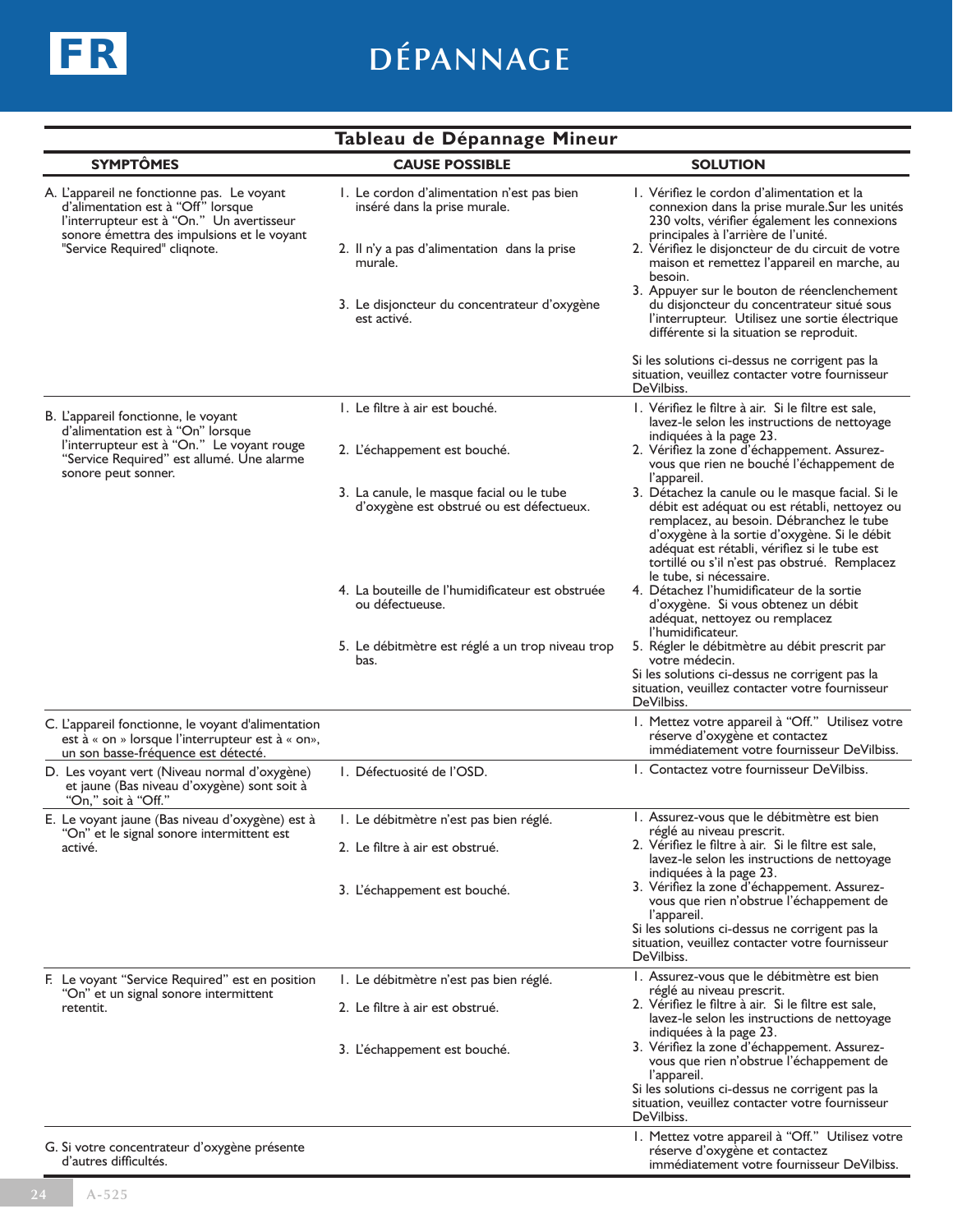# **Caractéristiques**

## **Caractéristiques**

|                                                                                               | <b>SÉRIE 5-LITRES DE DEVILBISS</b>                                                                                                    |
|-----------------------------------------------------------------------------------------------|---------------------------------------------------------------------------------------------------------------------------------------|
| <b>NUMÉRO DE CATALOGUE</b>                                                                    | <b>525DS</b>                                                                                                                          |
| Débit (Faibles débits disponibles<br>pour applications à faible débit)                        | I to 5 LPM                                                                                                                            |
| Débit maximal Recommandé (@ une<br>pression de sortie nominale de zéro<br>et 7 kPa)           | 5 LPM                                                                                                                                 |
| Pression de Sortie                                                                            | 8.5 psig (58.6 kPa)                                                                                                                   |
| Caractéristiques de Électrique                                                                | 115 V. 60 Hz, 3.3 Amp                                                                                                                 |
| Plage de Tension de Service                                                                   | $97 - 127$ V ~ 60 Hz                                                                                                                  |
| Pourcentage d'Oxygène                                                                         | $1-5$ LPM=93% $\pm$ 3%                                                                                                                |
| Altitude d'Exploitation<br>(essai à 21°C seulement)<br>0-1500 M (0-4921 ft)                   | Dans les limites de la plage de tension:<br>Pas de perte de performance                                                               |
| 1500-4000 M (4921-13123 ft)                                                                   | Testé uniquement sous tension nominale:<br>Pas de perte de performance                                                                |
| Environment d'Exploitation*<br>5°C à 40°C, humidité comprise<br>entre 10% et 95%              | Aucune dégradation de la performance n'est à prévoir<br>dans la plage de tensions de fonctionnement                                   |
| Puissance Consommée                                                                           | 310 Watts Average                                                                                                                     |
|                                                                                               | 275 watts à 2.5 L/min et au-dessous                                                                                                   |
| Poids                                                                                         | 16.3 Kilograms (36 lbs.)                                                                                                              |
| Niveau de Bruit (ISO 8359:1996 à<br>partir de l'avant)                                        | 48 dbA moyenne globale**                                                                                                              |
| <b>Dimensions</b>                                                                             | 24.5"H x 13.5"W x 12"D (62.2 x 34.2 x 30.4 cm)                                                                                        |
| Soupage de Décharge                                                                           | 40 psig ± 5 psig (276 kPa ± 34.5 kPa)                                                                                                 |
| Système d'Exploitation                                                                        | Temporisé / Modulé en pression                                                                                                        |
| L'indicateur visuel "Low Oxygen"<br>« de seuil bas d'oxygène » s'active<br>au niveau suivant: | $84% + 2%$<br>(L'alarme sonore sera déclenchée à environ 75%.<br>À moins de 60%, le voyant rouge "réparation nécessaire" s'allumera.) |
| Conditions de Stockage                                                                        | -40°C à 70°C, humidité comprise entre 10% et 100%, inclure condensation                                                               |
| Classe et Type d'Équipement                                                                   | Equipement de classe II à isolation double $\Lambda$ Partie appliquée de type B                                                       |
| Organisme d'Approbation                                                                       | <b>CSA</b>                                                                                                                            |
| et Normes de Sécurité                                                                         | CAN/CSA-C22.2 No. 601.1-M90                                                                                                           |
| Respect EMC de:                                                                               | EN60601-1-2                                                                                                                           |

\*Remarque: Les performances de l'OSD (dispositif d'alimentation en oxygène) entre 5 et 40° C, à 95 % de RH (humidité relative), dans la gamme de tensions sur le 525DS, relevées à 670 m.

Caractéristiques susceptibles d'être modifiées sans préavis.